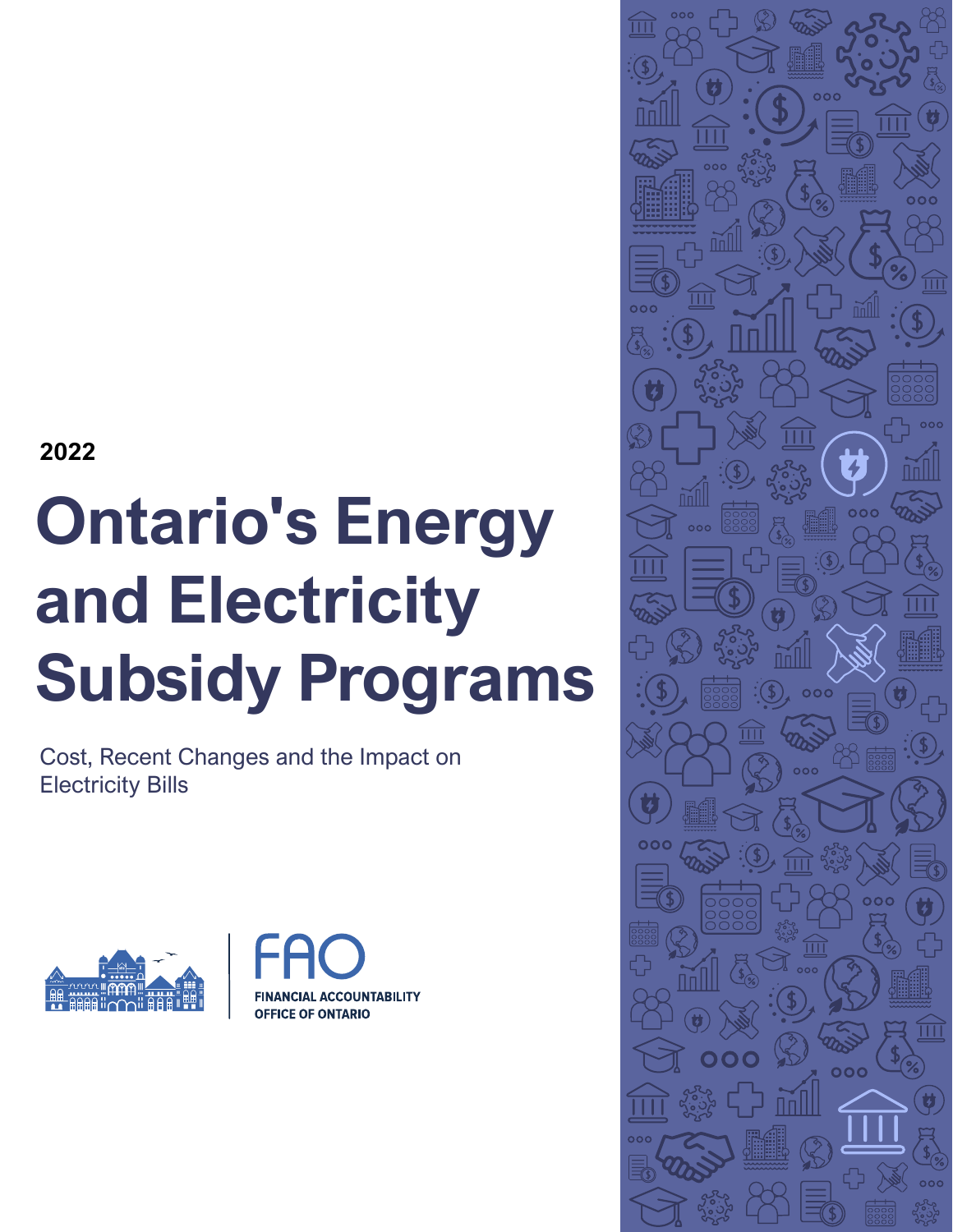#### About this Document

Established by the *Financial Accountability Officer Act, 2013*, the Financial Accountability Office (FAO) provides independent analysis on the state of the Province's finances, trends in the provincial economy and related matters important to the Legislative Assembly of Ontario.

The FAO produces independent analysis on the initiative of the Financial Accountability Officer. Upon request from a member or committee of the Assembly, the Officer may also direct the FAO to undertake research to estimate the financial costs or financial benefits to the Province of any bill or proposal under the jurisdiction of the legislature.

This report was prepared in response to a request from a member of the Assembly. In keeping with the FAO's mandate to provide the Legislative Assembly of Ontario with independent economic and financial analysis, this report makes no policy recommendations.

This report was prepared by Matthew Gurnham and Jacob Kim, under the direction of Luan Ngo and Jeffrey Novak.

External reviewers provided comments on early drafts of this report. The assistance of external reviewers implies no responsibility for this final report, which rests solely with the FAO.



Financial Accountability Office of Ontario 2 Bloor Street West, Suite 900 Toronto, Ontario M4W 3E2 | fao-on.org | info@fao-on.org | 416-644-0702 This document is also available in an accessible format and as a downloadable PDF on our website.

ISBN 978-1-4868-5882-8

© Queen's Printer for Ontario, 2022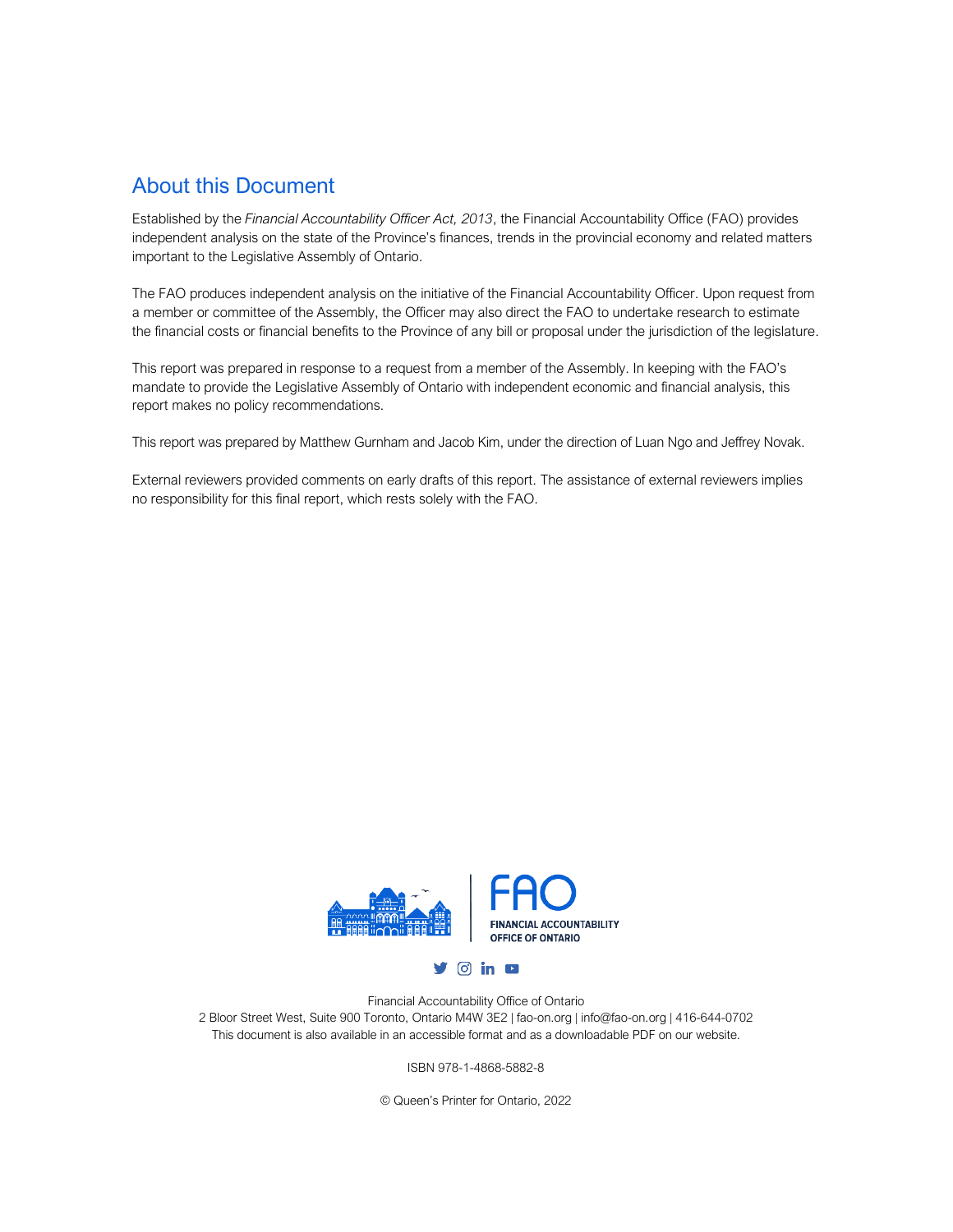

## Table of Contents

| 1   Summary                                                                                                                                                                                          | 1                                                |
|------------------------------------------------------------------------------------------------------------------------------------------------------------------------------------------------------|--------------------------------------------------|
| 2   Introduction                                                                                                                                                                                     | $\overline{4}$                                   |
| 3   Energy and Electricity Subsidy Programs                                                                                                                                                          | 5                                                |
| 4   Cost of the Programs from 2020-21 to 2039-40                                                                                                                                                     | $\overline{7}$                                   |
| Renewable Cost Shift and the Ontario Electricity Rebate<br><b>Ontario Electricity Support Program</b><br>Northern Industrial Electricity Rate Program<br><b>Rural Programs</b><br><b>Tax Credits</b> | 8<br>$\boldsymbol{9}$<br>$\mathbf 9$<br>$9$<br>9 |
| 5   Program Changes since 2017                                                                                                                                                                       | 10                                               |
| Replacing the Fair Hydro Plan with the Ontario Electricity Rebate<br>Introducing the Renewable Cost Shift                                                                                            | 10<br>11                                         |
| 6   Residential Ratepayer Electricity Bills                                                                                                                                                          | 12 <sup>2</sup>                                  |
| Impact of the Electricity Subsidy Programs on a Typical Residential Electricity Bill<br>The Commitment to Lower Electricity Bills by 12 Per Cent                                                     | 12<br>13                                         |
| 7   Non-Residential Ratepayer Electricity Bills                                                                                                                                                      | 15                                               |
| 8   Appendix: Development of this Report                                                                                                                                                             | 17                                               |
| Authority<br><b>Key Questions</b><br>Methodology<br>Sensitivity and Uncertainty                                                                                                                      | 17<br>17<br>17<br>19                             |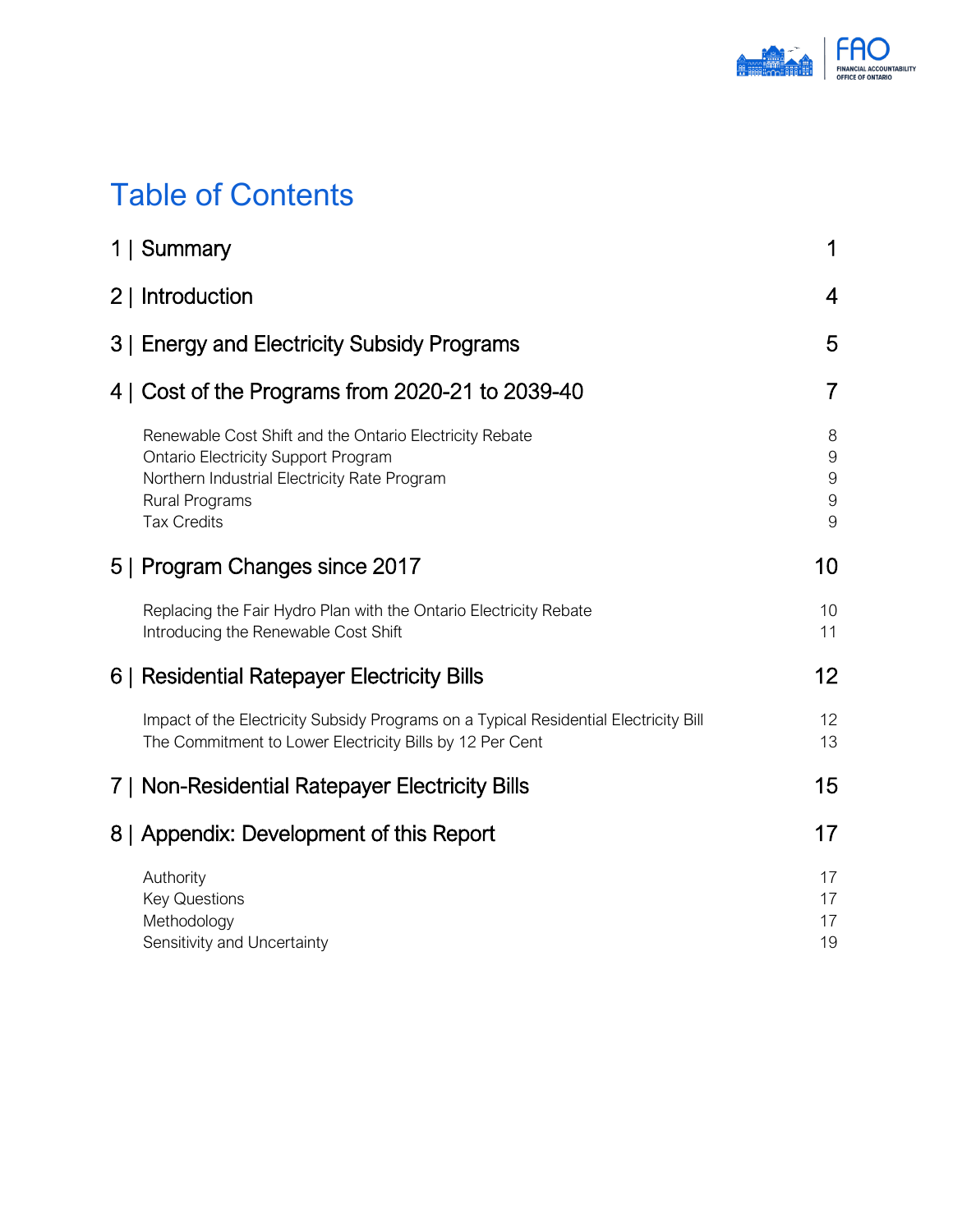

## <span id="page-3-0"></span>1 | Summary

• This report examines the Province's nine energy and electricity subsidy programs, estimates the cost of the programs over 20 years, and reviews how the programs affect the electricity bills of Ontario households and businesses. The report also identifies changes to the subsidy programs since the introduction of the Fair Hydro Plan in 2017 and estimates the cost of those changes. Finally, the report discusses how the Province plans to achieve its commitment to lower electricity bills by 12 per cent.

#### Cost of the Energy and Electricity Subsidy Programs

- The Province's nine energy and electricity subsidy programs include seven programs that directly reduce the electricity bills of Ontario households and businesses, and two personal income tax credits, which provide payments to low- to moderate-income Ontario residents to assist with energy costs.
- Over the 20-year period from 2020-21 to 2039-40, the FAO estimates that the nine programs will cost the Province a total of \$[1](#page-3-1)18.1 billion.<sup>1</sup>
	- Two programs account for 71 per cent of the 20-year cost: the Ontario Electricity Rebate (OER) and the Renewable Cost Shift.<sup>[2](#page-3-2)</sup> The OER will cost \$45.4 billion (38.4 per cent) to provide Ontario households, small businesses, farms and long-term care homes with an on-bill rebate (averaged 19 per cent in 2021) that also limits the growth of residential electricity bills to two per cent annually. The Renewable Cost Shift will cost \$38.6 billion (32.7 per cent) to move most of the cost of 33,000 renewable energy contracts with wind, solar and bioenergy generators from all electricity ratepayers to the Province.
	- o Three rural programs (Distribution Rate Protection Program (DRP), Rural or Remote Rate Protection Program (RRRP), and On-Reserve First Nations Delivery Credit) will cost \$17.1 billion (14.5 per cent) to support rural and on-reserve households that face higher electricity distribution costs.
	- o Two tax credit programs Ontario Energy and Property Tax Credit (OEPTC) energy component and Northern Ontario Energy Credit (NOEC) – and the Ontario Electricity Support Program (OESP) will provide a combined \$16.9 billion (14.3 per cent) in support to low- and moderate-income Ontario residents.
	- o The Northern Industrial Electricity Rate Program (NIERP) will cost \$0.2 billion (0.2 per cent) to support large northern industrial ratepayers in 2020-21 and 2021-22, when the program is scheduled to expire.<sup>[3](#page-3-3)</sup>
- The FAO estimates that the combined annual cost of the nine programs will reach \$6.9 billion in 2021-22, but then gradually fall to \$4.2 billion in 2039-40. This represents a \$2.7 billion (40 per cent) decline from the cost of the programs in 2021-22.
	- $\circ$  The projected 40 per cent decline in the annual cost of the nine programs is driven by \$3.6 billion in expected lower spending for the Renewable Cost Shift, OER, OESP and NIERP programs, as these programs are either scheduled to expire (Renewable Cost Shift and NIERP) or are expected to cost less over time under current policy (OER and OESP).

<span id="page-3-1"></span><sup>1</sup> In constant 2022 dollars, the estimated 20-year cost of the nine programs is \$103.6 billion.

<span id="page-3-2"></span><sup>&</sup>lt;sup>2</sup> The Renewable Cost Shift is also referred to as the Comprehensive Electricity Plan.

<span id="page-3-3"></span><sup>&</sup>lt;sup>3</sup> If the Province decides to extend the NIERP, then the total cost of the nine energy and electricity subsidy programs would increase by approximately

<sup>\$120</sup> million for each year the NIERP is extended (assuming the program parameters remain the same).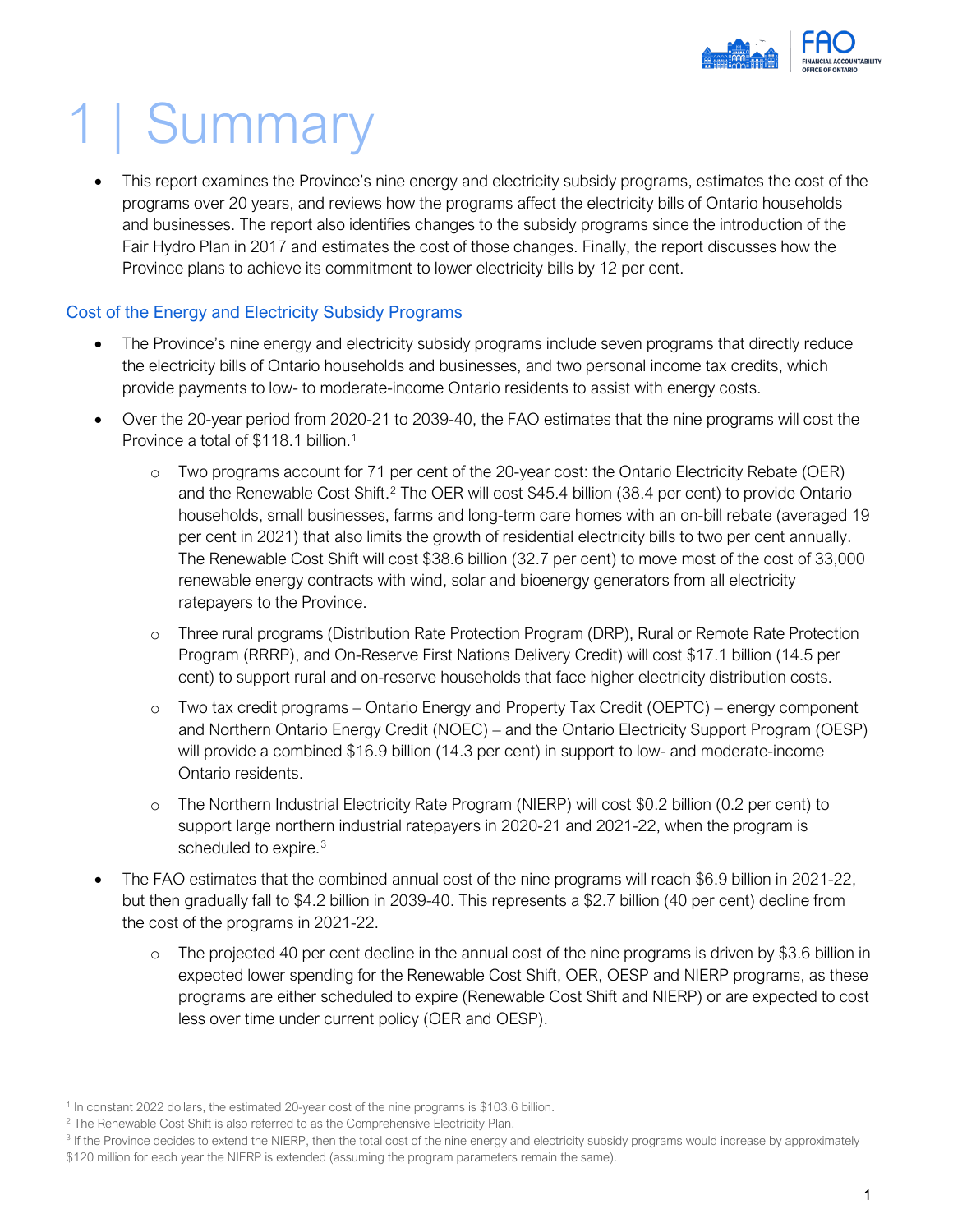

o Those declines will be partially offset by higher spending of \$0.9 billion for the three rural programs (DRP, RRRP and On-Reserve First Nations Delivery Credit) and the two tax credit programs (OEPTC – energy component and the NOEC), driven by expected increases in the number of eligible beneficiaries, benefit rates for the two tax credits that are automatically indexed to the rate of inflation, and growth in electricity distribution costs.

#### Program Changes since 2017

- Since the introduction of the Fair Hydro Plan (FHP) in 2017, the Province has made two important changes to its energy and electricity subsidy programs. These two changes will cost the Province \$52.9 billion from 2020-21 to 2039-40, which represents 45 per cent of the total estimated \$118.1 billion cost of the Province's nine energy and electricity subsidy programs over the 20-year period.
	- 1. In 2019, the Province replaced the FHP with the Ontario Electricity Rebate (OER), which the FAO estimates will cost an incremental \$37.6 billion from 2020-21 to 2039-40. The cost increase is due to two important policy changes under the OER: (i) the Province's current policy is to hold annual electricity bill increases for residential ratepayers to two per cent indefinitely (compared to the four years at the rate of inflation commitment under the FHP); and (ii) ratepayers will no longer have to repay any funds borrowed to reduce electricity bills through either the OER or the FHP.
	- 2. In 2021, the Province introduced the Renewable Cost Shift. The FAO estimates that the net incremental cost to the Province from this new program will be \$15.3 billion over the 20-year period.

#### Impact of the Electricity Subsidy Programs on a Typical Residential Electricity Bill

- Of the Province's nine energy and electricity subsidy programs, six programs provide an on-bill subsidy to residential electricity ratepayers. The FAO estimates that these six programs will provide residential ratepayers with a benefit of \$63.9 billion over 20 years, from 2020-21 to 2039-40.
- The FAO estimates that a typical<sup>[4](#page-4-0)</sup> residential ratepayer's after-tax electricity bill was \$121 per month in 2021. Without the Province's on-bill electricity subsidy programs, the same after-tax electricity bill would have been \$171 per month, meaning that the electricity subsidy programs reduced a typical residential ratepayer's electricity bill by 29 per cent in 2021.
- Looking forward to 2040, the FAO estimates that a typical residential ratepayer electricity bill will increase by an annual average of two per cent from \$121 per month in 2021 to \$178 per month in 2040, due to government policy under the OER. On the other hand, the unsubsidized electricity bill for a typical residential ratepayer will increase by an annual average of only 0.7 per cent, from \$171 per month in 2021 to \$194 per month in 2040, due primarily to slow projected growth in the cost of generating electricity in Ontario. As a result, the after-tax electricity bill reduction provided by the Province's electricity subsidy programs will decline to nine per cent by 2040.

<span id="page-4-0"></span><sup>4</sup> The FAO defines a "typical residential ratepayer" as a residential customer paying time-of-use electricity pricing with average monthly household electricity intensity. This ratepayer is not a rural or low-income ratepayer and so is ineligible for the OESP, DRP, RRRP and On-Reserve First Nations Delivery Credit. For information on the benefits these programs provide to rural and low-income Ontario households, see FAO, ["Home Energy Spending](https://www.fao-on.org/en/Blog/Publications/home-energy-2021)  [in Ontario: Income and Regional Distribution,"](https://www.fao-on.org/en/Blog/Publications/home-energy-2021) 2021.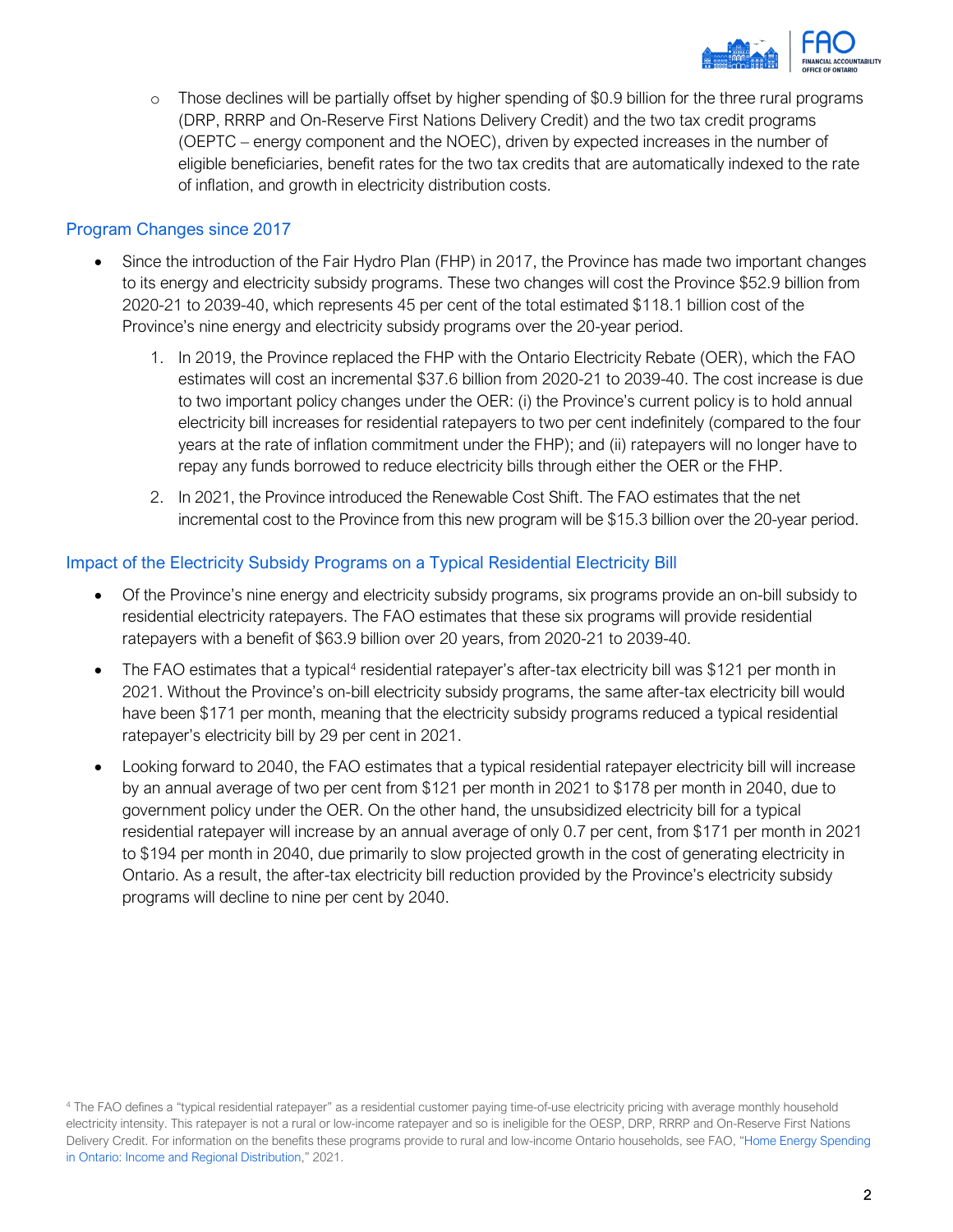

#### The Commitment to Lower Electricity Bills by 12 Per Cent

- The Province has committed to lower residential electricity bills by 12 per cent.<sup>5</sup> However, from 2018 to 2021, the FAO estimates that a typical residential ratepayer's electricity bill increased by 4.3 per cent $6$  and, looking forward, under current government policy, residential electricity bills will increase by two per cent on average each year through 2040.
- The FAO spoke with staff at the Ministry of Energy and was informed that the government does not intend to lower electricity bills by 12 per cent from 2018 levels. Instead, the government intends to meet its commitment to lower residential electricity bills by 12 per cent by comparing residential electricity bills under the current electricity subsidy programs against what electricity bills would have been under the electricity subsidy programs from 2017 (e.g., the Fair Hydro Plan).
- Through 2021, electricity bills under both scenarios are very similar, reaching \$121 per month in 2021. However, beginning in 2022, electricity bills under the Fair Hydro Plan would have increased by approximately six per cent annually through 2028, while electricity bills under the current subsidy programs will increase by two per cent each year.<sup>[7](#page-5-2)</sup> Consequently, the FAO estimates that, by 2025, a typical residential electricity bill under the current electricity subsidy programs will be over 12 per cent lower than what it would have been under the Fair Hydro Plan (\$124 per month versus \$143 per month).

#### Non-Residential Ratepayer Electricity Bills

- Of the Province's nine energy and electricity subsidy programs, three programs (Renewable Cost Shift, OER and NIERP) provide a subsidy to non-residential electricity ratepayers. The FAO estimates that over 20 years (from 2020-21 to 2039-40), approximately one-third (\$39.8 billion) of provincial spending on energy and electricity subsidy programs will go towards reducing the electricity bills of non-residential ratepayers.
	- o \$24.3 billon (61 per cent of the \$39.8 billion 20-year total) will be provided to reduce electricity bills for non-residential ratepayers that are eligible for the OER (small businesses, farms and long-term care homes). These ratepayers will receive the same percentage rebate through the OER on their pre-tax electricity bill as residential ratepayers (19 per cent in 2021) and will also receive the same electricity price reduction from the Renewable Cost Shift.
	- $\circ$  \$[8](#page-5-3).4 billion (21 per cent) will be provided to reduce electricity bills for large commercial ratepayers<sup>8</sup> through the Renewable Cost Shift. This results in a 16 per cent reduction to a typical large commercial ratepayer's electricity bill in 2021-22. The discount will decline over time as the subsidized renewable energy contracts expire.
	- $\circ$  \$7.2 billion (18 per cent) will be provided to reduce electricity bills for industrial ratepayers.<sup>[9](#page-5-4)</sup> Most of these payments (\$6.9 billion) will be through the Renewable Cost Shift, which will provide a 14 per cent reduction to a typical industrial ratepayer's electricity bill in 2021-22. This discount will decline over time as the subsidized renewable energy contracts expire. In addition, an estimated \$0.2 billion will be provided to large<sup>[10](#page-5-5)</sup> industrial ratepayers in Northern Ontario through the NIERP in 2020-21 and 2021-22. The NIERP provides a rebate of \$20 per megawatt hour (up to \$20 million per company), which represents a discount of approximately 22 per cent on the price of electricity for a typical industrial ratepayer in Ontario.

<span id="page-5-0"></span><sup>5</sup> ["Ford Government Taking Bold Action to Fix Hydro Mess,](https://news.ontario.ca/en/release/51635/ford-government-taking-bold-action-to-fix-hydro-mess)" March 21, 2019.

<span id="page-5-1"></span><sup>6</sup> From \$116 per month in 2018 to \$121 per month in 2021.

<span id="page-5-2"></span><sup>&</sup>lt;sup>7</sup> The difference in electricity bills under the two scenarios is due to the OER policy changes noted above: the Province's current policy is to hold annual electricity bill increases for residential ratepayers to two per cent indefinitely (compared to the four years at the rate of inflation commitment under the FHP), and ratepayers will no longer have to repay any funds borrowed to reduce electricity bills through either the OER or the FHP.

<span id="page-5-3"></span><sup>&</sup>lt;sup>8</sup> These are Class B ratepayers as defined by the Independent Electricity System Operator (IESO) that are not eligible for the OER.

<span id="page-5-4"></span><sup>&</sup>lt;sup>9</sup> These are defined as Class A ratepayers by the IESO.

<span id="page-5-5"></span><sup>&</sup>lt;sup>10</sup> Eligible ratepayers must consume a minimum of 50,000 megawatt hours of electricity per year.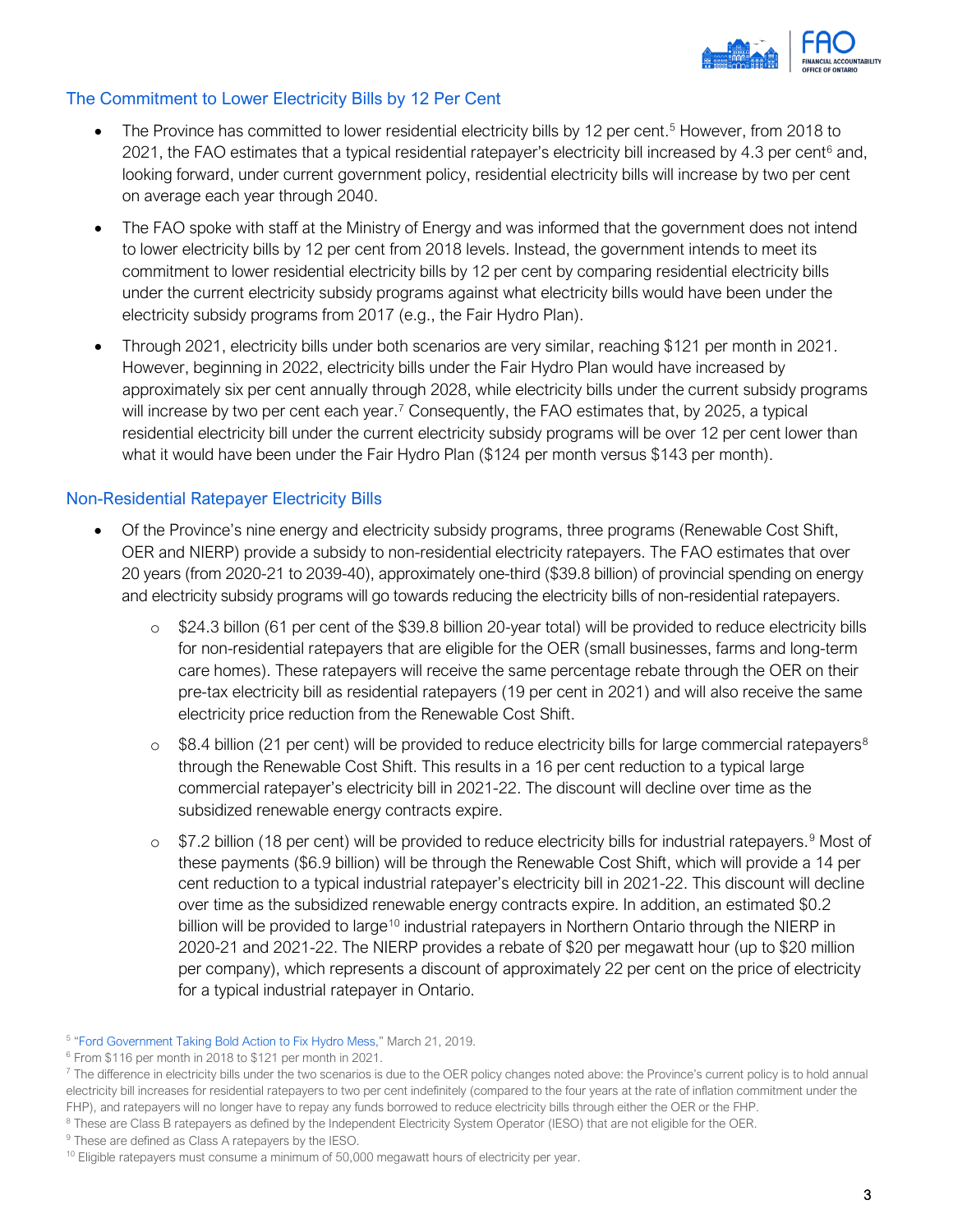

## <span id="page-6-0"></span>2 | Introduction

The Government of Ontario (the Province) funds a number of programs that subsidize the cost of energy and electricity for Ontario households and businesses. The government's subsidy programs have experienced significant changes in the last five years, starting with the introduction of the Fair Hydro Plan in 2017. The Fair Hydro Plan committed to reduce residential electricity bills by 25 per cent and to hold electricity bill increases to the rate of inflation for four years.<sup>[11](#page-6-1)</sup> Since 2017, the government has committed "to lower hydro [electricity] bills by 12 per cent,"<sup>12</sup> replaced the Fair Hydro Plan with the Ontario Electricity Rebate, and introduced the Renewable Cost Shift, a program that moves the cost of renewable energy contracts from electricity ratepayers to the Province.<sup>[13](#page-6-3)</sup>

The purpose of this report is to review the Province's energy and electricity subsidy programs. The report identifies the Province's energy and electricity subsidy programs, explains how the programs work, and then provides a 20 year cost estimate for the programs from 2020-21 to 2039-40. Next, the report analyzes the major program changes that have occurred since the introduction of the Fair Hydro Plan in 2017 and estimates the cost of these changes to the Province. Finally, taking into account the Province's current policy for its electricity subsidy programs, the report forecasts electricity bills for residential and non-residential ratepayers through 2040 and discusses how the Province plans to achieve its commitment to lower electricity bills by 12 per cent.

Excluded from this report is a review of the Province's time-limited energy and electricity subsidy programs introduced in response to the COVID-19 pandemic. The FAO estimates that these programs will cost the Province a total of \$850 million over three fiscal years, from 2019-20 to 2021-22.[14](#page-6-4)

The Appendix provides more information on the development of this report, including the FAO's methodology and sensitivity of results.

<span id="page-6-1"></span><sup>11</sup> FAO, ["Fair Hydro Plan: An Assessment of the Fiscal Impact of the Province's Fair Hydro Plan,](https://www.fao-on.org/en/Blog/Publications/Fair_hydro)" 2017.

<span id="page-6-2"></span><sup>12</sup> ["Ford Government Taking Bold Action to Fix Hydro Mess,](https://news.ontario.ca/en/release/51635/ford-government-taking-bold-action-to-fix-hydro-mess)" March 21, 2019.

<span id="page-6-3"></span><sup>13</sup> Also referred to as the Comprehensive Electricity Plan. See FAO, "The Cost of Subsidizing Green Energy Contracts for Industrial and Large [Commercial Ratepayers,](https://www.fao-on.org/en/Blog/Publications/2021-commercial-industrial-electricity)" 2021.

<span id="page-6-4"></span><sup>14</sup> For information on COVID-19-related energy and electricity subsidies up to September 2021, see FAO, "Federal and Provincial COVID-19 Response [Measures: 2021 Update,](https://fao-on.org/en/Blog/Publications/fed-prov-response-2021)" 2021. In addition, in January 2022, the Province introduced two new COVID-19-related energy and electricity subsidy programs. First, for 21 days, starting on January 18, 2022, the Province set electricity prices 24 hours a day at the current off-peak rate of 8.2 cents per kilowatt-hour for residential, small business and farm ratepayers. Second, the Province opened applications for the Ontario Business Costs Rebate Program, which provides eligible businesses that are required to close or reduce capacity with rebate payments for up to 100 per cent of the property tax and energy costs they incur while subject to public health measures in response to the Omicron variant.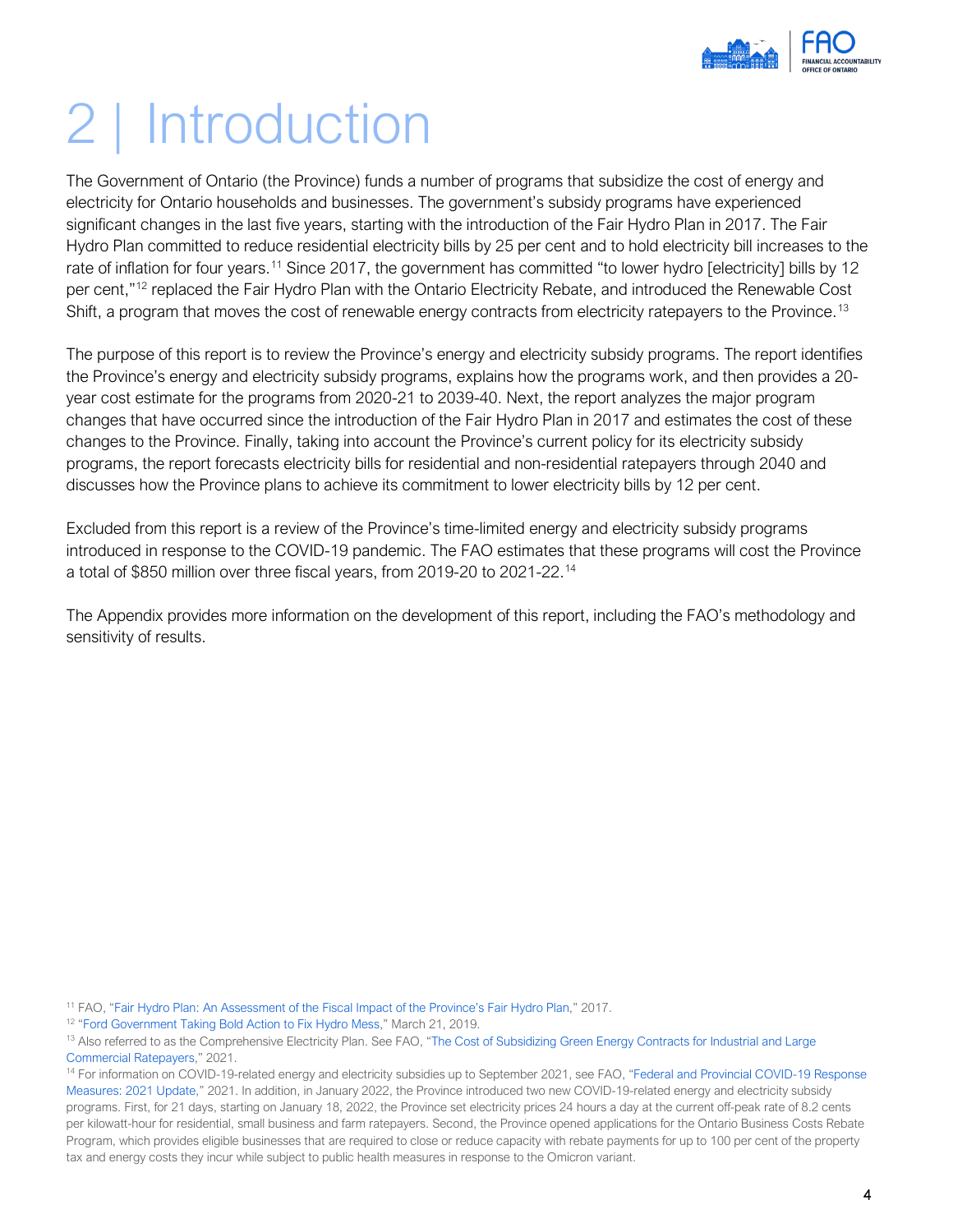

## <span id="page-7-0"></span>3 | Energy and Electricity Subsidy Programs

In 2021-22, the FAO estimates that the Province will spend approximately \$6.9 billion through nine energy and electricity subsidy programs. This includes seven programs that directly reduce the electricity bills of Ontario households and businesses, and two personal income tax credits, which provide payments to low- to moderateincome Ontario residents to assist with energy costs. Table 1 and the following discussion provide additional details on each of the nine programs.

| Program                                                                 | Eligibility                                                                                                                                | <b>Benefit to Eligible Ratepayers</b><br>or Residents in 2021-22                              | Support in<br>2021-22<br>(\$ millions) | Share<br>of Total<br>Support |
|-------------------------------------------------------------------------|--------------------------------------------------------------------------------------------------------------------------------------------|-----------------------------------------------------------------------------------------------|----------------------------------------|------------------------------|
| Renewable Cost Shift*                                                   | All ratepayers                                                                                                                             | Removes most of the cost of<br>renewable energy contracts<br>from ratepayer electricity bills | 3,122                                  | 45.2%                        |
| Ontario Electricity Rebate (OER)                                        | Residential, small business, farm<br>and long-term care home<br>ratepayers                                                                 | Rebate equal to 19 per cent<br>of the pre-tax electricity bill                                | 2,363                                  | 34.2%                        |
| Ontario Energy and Property Tax<br>Credit (OEPTC) - energy<br>component | Low- to moderate-income Ontario<br>residents who pay rent or property<br>tax, or live in a long-term care home<br>or on a reserve          | Payment up to \$243,<br>delivered as part of the<br>Ontario Trillium Benefit                  | 521                                    | 7.5%                         |
| Distribution Rate Protection<br>Program (DRP)                           | Residential ratepayers who live in<br>areas with higher distribution costs                                                                 | \$36.86 cap on the monthly<br>base delivery charge                                            | 325                                    | 4.7%                         |
| <b>Rural or Remote Rate Protection</b><br>Program (RRRP)                | Residential ratepayers located in<br>rural or remote areas                                                                                 | Reduces monthly delivery<br>charge by \$60.50                                                 | 246                                    | 3.6%                         |
| <b>Ontario Electricity Support</b><br>Program (OESP)                    | Low- to moderate-income<br>residential ratepayers                                                                                          | Monthly on-bill credit between<br>\$35 and \$113                                              | 173                                    | 2.5%                         |
| Northern Industrial Electricity<br>Rate Program (NIERP)                 | Large industrial ratepayers in<br>Northern Ontario                                                                                         | Rebate of \$20 per megawatt<br>hour up to \$20 million per<br>company                         | 113                                    | 1.6%                         |
| Northern Ontario Energy Credit<br>(NOEC)                                | Low- to moderate-income Northern<br>Ontario residents who pay rent or<br>property tax, or live in a long-term<br>care home or on a reserve | Payment up to \$243,<br>delivered as part of the<br><b>Ontario Trillium Benefit</b>           | 28                                     | 0.4%                         |
| <b>On-Reserve First Nations</b><br>Delivery Credit                      | On-reserve First Nations ratepayers                                                                                                        | Removes the delivery charge<br>for all on-reserve First Nations<br>households                 | 24                                     | 0.4%                         |
| Total                                                                   |                                                                                                                                            |                                                                                               | 6,916                                  | 100%                         |

#### Table 1: Ontario's energy and electricity subsidy programs

\* Also referred to as the Comprehensive Electricity Plan.

Source: FAO analysis of information provided by the Ministry of Energy and the Independent Electricity System Operator, and publicly available information.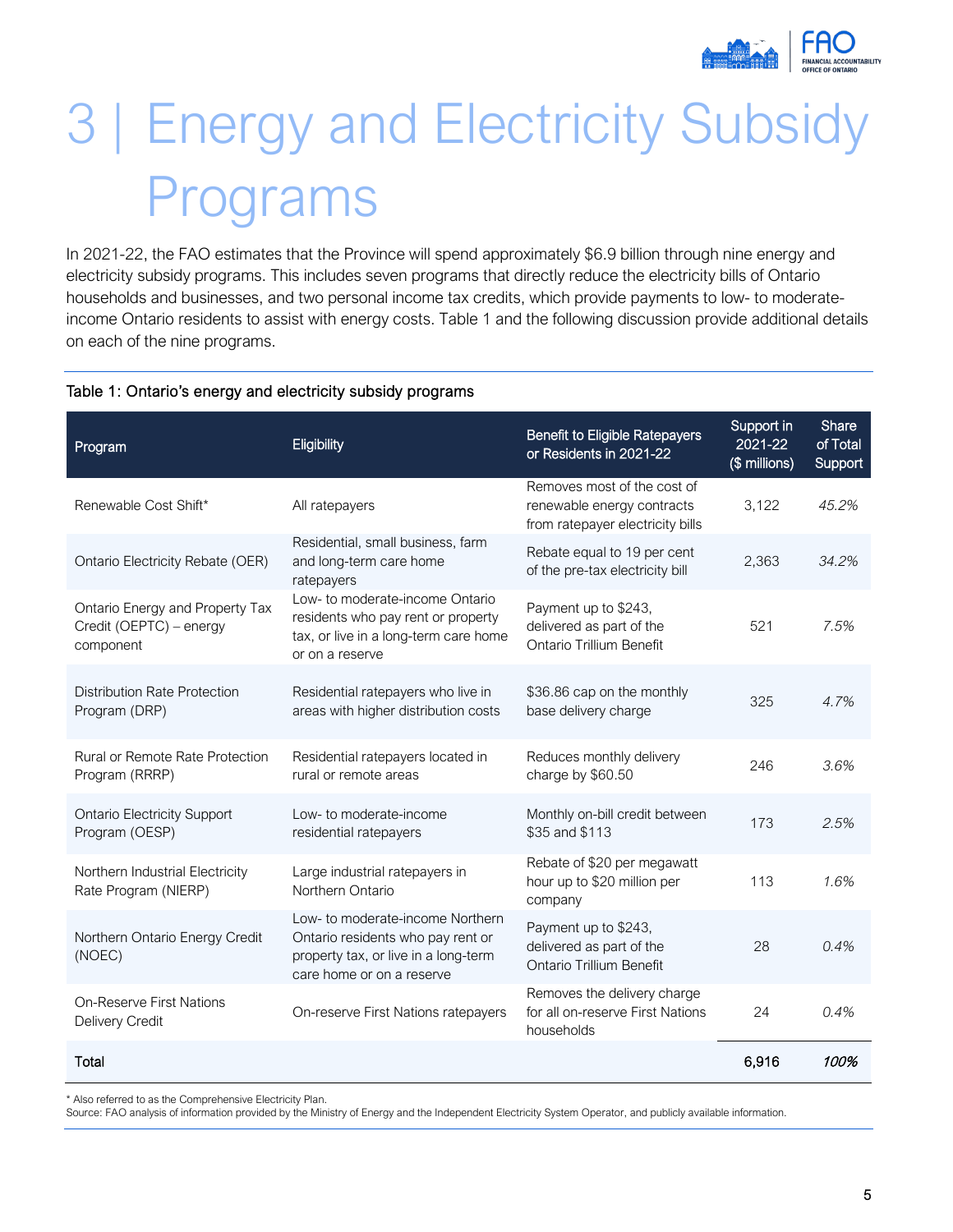

- **Renewable Cost Shift**<sup>[15](#page-8-0)</sup> is a program (introduced in 2021) which shifts approximately 85 per cent of the cost of electricity generation from 33,000 renewable energy contracts with wind, solar and bioenergy generators, from ratepayers to the Province. In 2021-22, this program will provide \$3.1 billion (45.2 per cent of total energy and electricity subsidy support), which will reduce the price of electricity generation for all ratepayers in Ontario by approximately 20 per cent.<sup>[16](#page-8-1)</sup>
- Ontario Electricity Rebate (OER) provides an on-bill rebate to Ontario households, small businesses, farms and long-term care homes, which averaged 19 per cent of pre-tax electricity bills in 2021. [17](#page-8-2) This program was introduced in November 2019, and the rebate percentage is set each year to limit the increase in residential electricity bills to two per cent. In 2021-22, the FAO estimates the OER will provide a total of \$2.4 billion (34.2 per cent of total energy and electricity subsidy support).
- Ontario Energy and Property Tax Credit (OEPTC) Energy Component provides payments up to \$243 to eligible low- to moderate-income Ontario residents<sup>[18](#page-8-3)</sup> to assist with the sales tax on home energy spending. In 2021-22, the FAO estimates that the energy component of the OEPTC will provide \$521 million (7.5 per cent of total energy and electricity subsidy support).
- Distribution Rate Protection (DRP) was introduced in 2017 to reduce the cost of delivering electricity for households in areas with high electricity distribution costs by capping the monthly base delivery charge. In 2021-22, the DRP will provide \$325 million (4.7 per cent of total energy and electricity subsidy support).
- Rural or Remote Rate Protection (RRRP) reduces the monthly delivery charge for households in rural or remote areas of Ontario by \$60.50. In 2021-22, the RRRP will provide \$246 million (3.6 per cent of total energy and electricity subsidy support).
- Ontario Electricity Support Program (OESP) provides a direct on-bill credit ranging from \$35 to \$113 per month for eligible low-income households in Ontario. The credit amount depends on household income and the number of people in the household. In 2021-22, the FAO estimates that the OESP will provide \$173 million (2.5 per cent of total energy and electricity subsidy support).
- Northern Industrial Electricity Rate Program (NIERP) provides a rebate of \$20 per megawatt hour to large<sup>[19](#page-8-4)</sup> industrial ratepayers in Northern Ontario with a maximum rebate of \$20 million per company. In 2021-22, the FAO estimates that the NIERP will provide approximately \$113 million (1.6 per cent of total energy and electricity subsidy support).
- Northern Ontario Energy Credit (NOEC) provides payments up to \$243 to eligible low- to moderate-income residents<sup>[20](#page-8-5)</sup> in Northern Ontario to assist them with higher home energy costs. In 2021-22, the FAO estimates the NOEC will provide \$28 million (0.4 per cent of total energy and electricity subsidy support).
- On-Reserve First Nations Delivery Credit removes the electricity delivery charge for all on-reserve First Nations households. In 2021-22, the FAO estimates that the On-Reserve First Nations Delivery Credit will provide \$24 million (0.4 per cent of total energy and electricity subsidy support).

<span id="page-8-1"></span><span id="page-8-0"></span><sup>&</sup>lt;sup>15</sup> Also referred to as the Comprehensive Electricity Plan.<br><sup>16</sup> For more information on the Renewable Cost Shift, see FAO, "The Cost of Subsidizing Green Energy Contracts for Industrial and Large Commercial [Ratepayers,"](https://www.fao-on.org/en/Blog/Publications/2021-commercial-industrial-electricity) 2021.<br><sup>17</sup> The OER currently provides an on-bill rebate equal to 17 per cent of pre-tax electricity bills; however, the FAO estimates that the average rebate in

<span id="page-8-2"></span><sup>2021</sup> was equal to 19 per cent of the pre-tax electricity bill.

<span id="page-8-3"></span><sup>&</sup>lt;sup>18</sup> The OEPTC benefit unit consists of a single adult or a couple, and any dependant children under the age of 18.

<span id="page-8-5"></span><span id="page-8-4"></span><sup>&</sup>lt;sup>19</sup> Eligible ratepayers must consume a minimum of 50,000 megawatt hours of electricity per year.<br><sup>20</sup> The NOEC benefit unit consists of a single adult or couple, and any dependant children under the age of 18.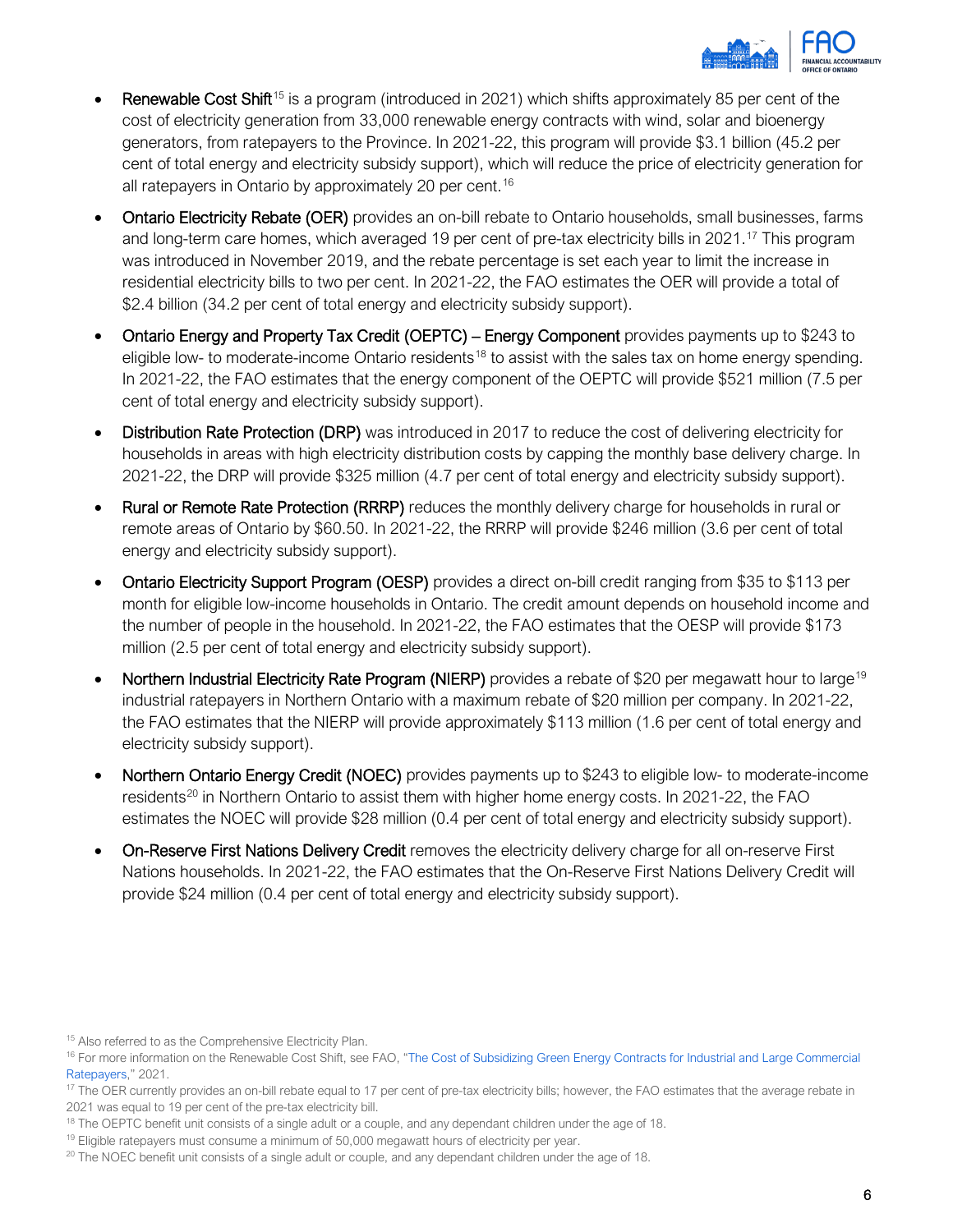

## <span id="page-9-0"></span>4 | Cost of the Programs from 2020-21 to 2039-40

In total, the FAO estimates that the nine energy and electricity subsidy programs will cost the Province \$118.1 billion<sup>[21](#page-9-1)</sup> over the 20-year period from 2020-21 to 2039-40. Two programs account for 71 per cent of the 20-year cost: the OER, which will cost \$45.4 billion (38.4 per cent), and the Renewable Cost Shift, which will cost \$38.6 billion (32.7 per cent). The three rural programs (DRP, RRRP and the On-Reserve First Nations Delivery Credit) will provide a combined \$17.1 billion (14.5 per cent) in support to rural and on-reserve households. The two tax credits (OEPTC and NOEC) and the OESP will provide a combined \$16.9 billion (14.3 per cent) in support to low- and moderate-income families. Finally, the NIERP is expected to cost \$0.2 billion (0.2 per cent) to support large northern industrial ratepayers.

#### Table 2: Estimated cost of Ontario's nine energy and electricity subsidy programs from 2020-21 to 2039-40, \$ billions

| Program                                                           | Cost from<br>2020-21 to 2039-40<br>(\$ billions) | <b>Share of Total Cost</b> |
|-------------------------------------------------------------------|--------------------------------------------------|----------------------------|
| Ontario Electricity Rebate (OER)                                  | 45.4                                             | 38.4%                      |
| Renewable Cost Shift                                              | 38.6                                             | 32.7%                      |
| Ontario Energy and Property Tax Credit (OEPTC) – energy component | 13.7                                             | 11.6%                      |
| Distribution Rate Protection Program (DRP)                        | 10.4                                             | 8.8%                       |
| Rural or Remote Rate Protection Program (RRRP)                    | 6.1                                              | 5.2%                       |
| Ontario Electricity Support Program (OESP)                        | 2.5                                              | $2.1\%$                    |
| Northern Ontario Energy Credit (NOEC)                             | 0.7                                              | 0.6%                       |
| On-Reserve First Nations Delivery Credit                          | 0.6                                              | 0.5%                       |
| Northern Industrial Electricity Rate Program (NIERP)              | 0.2                                              | 0.2%                       |
| Total                                                             | 118.1                                            | 100%                       |

Source: FAO analysis of information provided by the Ministry of Energy and the Independent Electricity System Operator, and publicly available information.

The FAO estimates that the combined annual cost of the nine programs will rise from \$6.1 billion in 2020-21 to \$6.9 billion in 2021-22. Combined spending on the programs will stay at approximately this level for four years, until 2024-25, and then gradually decline to \$4.2 billion in 2039-40, a \$2.7 billion (40 per cent) decline from the cost of the programs in 2021-22.

<span id="page-9-1"></span> $21$  In constant 2022 dollars, the estimated 20-year cost of the nine programs is \$103.6 billion.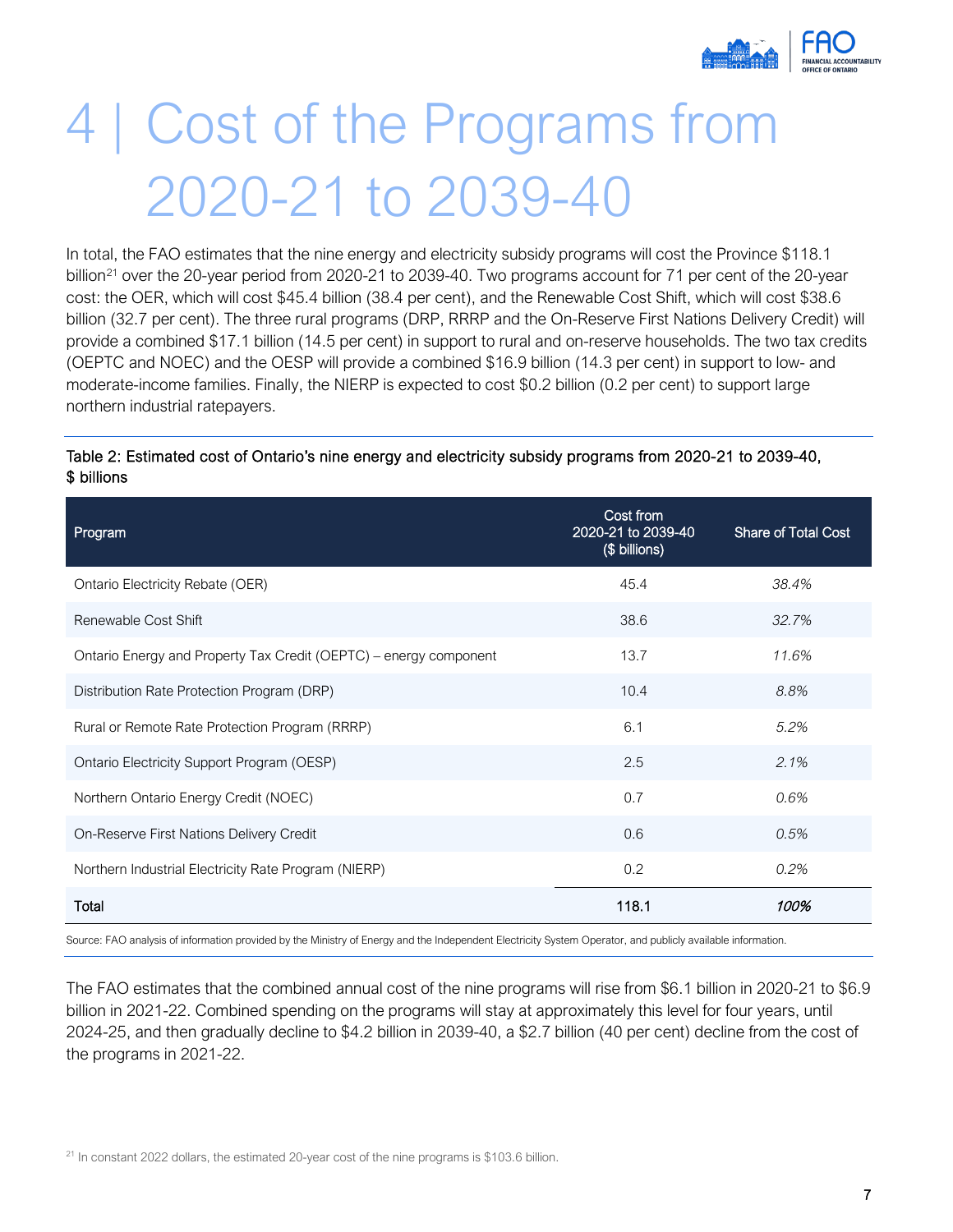



#### Figure 1: Estimated cost of Ontario's nine energy and electricity subsidy programs by year from 2020-21 to 2039-40, \$ billions

Notes: The "OER" is the Ontario Electricity Rebate program; the "Rural Programs" consists of the Distribution Rate Protection Program, the Rural or Remote Rate Protection Program and the On-Reserve First Nations Delivery Credit; "Tax Credits" consists of the Ontario Energy and Property Tax Credit – energy component and the Northern Ontario Energy Credit; the "OESP" is the Ontario Electricity Support Program; and the "NIERP" is the Northern Industrial Electricity Rate Program. Source: FAO analysis of information provided by the Ministry of Energy and the Independent Electricity System Operator, and publicly available information.

The \$0.8 billion projected increase in the combined annual cost of the nine programs from 2020-21 to 2021-22 is due to the introduction of the Renewable Cost Shift in January 2021. From 2021-22 to 2039-40, the estimated \$2.7 billion net decline in the annual cost of the nine programs is driven by \$3.6 billion in expected lower spending for the Renewable Cost Shift, OER, OESP and NIERP programs. The lower spending in those programs will be partially offset by higher spending of \$0.9 billion for the three rural programs (DRP, RRRP and On-Reserve First Nations Delivery Credit) and the two tax credit programs (OEPTC – energy component and the NOEC).

### <span id="page-10-0"></span>Renewable Cost Shift and the Ontario Electricity Rebate

The FAO estimates that Renewable Cost Shift spending will peak in 2022-23 at \$3.1 billion and then gradually decline over time until the program expires at the end of 2040. The Renewable Cost Shift subsidizes the cost of over 33,000 renewable energy contracts with wind, solar and bioenergy generators, most of which are 20-year contracts entered into between 2009 and 2016. Over time, the cost of the program will decline as the contracts expire, largely beginning in 2028 until the last contract expires around 2040.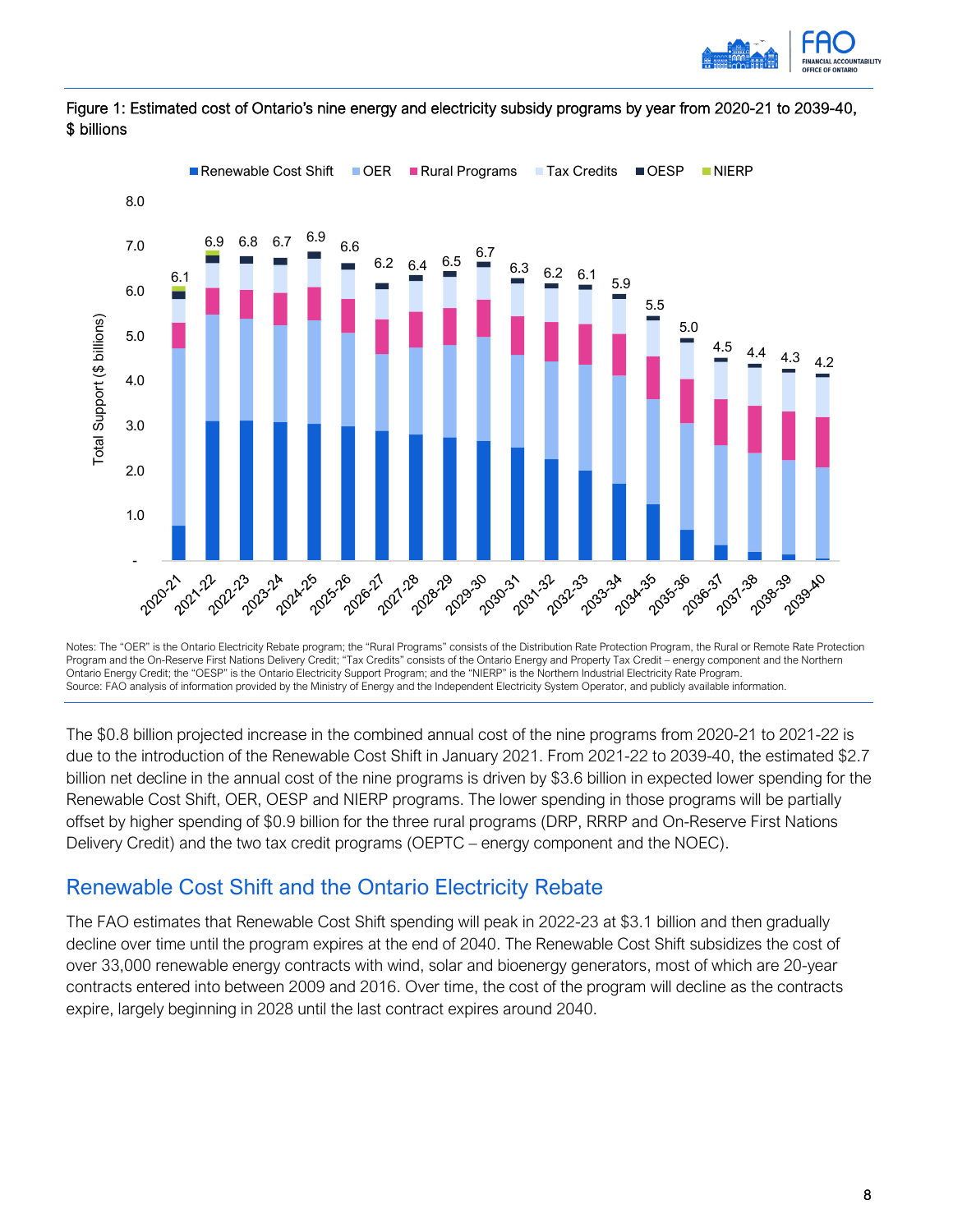

The FAO projects that the cost of the OER will decline from \$2.4 billion in 2021-22 to \$2.0 billion in 2039-40. Under the OER, the Province's current policy is to set the rebate percentage so that the electricity bill for a typical residential ratepayer increases by two per cent each year. However, from 2021 to 2040, the FAO estimates that the cost to supply a typical household with electricity will increase by an annual average of only 0.7 per cent. Consequently, the cost to ensure that residential electricity bills increase by two per cent each year (i.e., the cost of the OER) will decline over time because the percentage of the pre-tax electricity bill that the Province will be required to subsidize will also decline.<sup>[22](#page-11-4)</sup> In other words, due to the commitment to ensure that residential electricity bills increase by two per cent each year, electricity bills will grow at a faster rate than the supply cost of electricity from 2020-21 to 2039-40. This results in the projected decline in the cost of the OER over this time period.

### <span id="page-11-0"></span>Ontario Electricity Support Program

The FAO projects that annual OESP spending will decline by \$99 million from \$181 million in 2020-21 to \$82 million in 2039-40, primarily because the OESP credit amounts, and the income brackets that determine eligibility, are not automatically indexed to grow by the rate of inflation.<sup>[23](#page-11-5)</sup> Changes to the credit amounts and income brackets can be made through regulation, which the Province has done only once (in 2017) since the creation of the program in 2015. Consequently, the FAO has assumed no change to the credit amounts or income brackets over the 20-year review period. If the Province does change the credit amounts or income brackets, then the cost of the OESP will increase.

### <span id="page-11-1"></span>Northern Industrial Electricity Rate Program

The FAO projects that the annual cost of the NIERP will increase by \$6 million from \$107 million in 2020-21 to \$113 million in 2021-22, after which the current phase of the NIERP is set to expire. Given that the Province has not yet announced an extension of the program, the FAO cost projection assumes that the program ends on March 31, 2022. If the Province decides to extend the NIERP, then the total cost of the energy and electricity subsidy programs would increase by approximately \$120 million for each year of the extension (assuming the program parameters remain the same).

### <span id="page-11-2"></span>Rural Programs

The FAO projects that the annual cost of the three rural programs (DRP, RRRP and the On-Reserve First Nations Delivery Credit) will increase by \$551 million from \$572 million in 2020-21 to \$1,123 million in 2039-40. The increase in the projected cost of the programs is driven by expected increases in the number of eligible customers and growth in the cost of distributing electricity to those customers.

### <span id="page-11-3"></span>Tax Credits

For the two tax credit programs, the energy component of the OEPTC and the NOEC, the credit amount and the income thresholds are automatically indexed to grow at the rate of inflation. The growth in support provided through the two tax credit programs is therefore driven by the number of eligible Ontario residents, the rate of inflation and income growth. Between 2020-21 and 2039-40, the FAO projects that the annual costs of the energy component of the OEPTC and the NOEC will grow, on average, by 2.8 per cent and 2.3 per cent, respectively, with total spending increasing by \$355 million from \$525 million in 2020-21 to \$881 million in 2039-40.

<span id="page-11-4"></span> $^{22}$  This is partially offset by reductions in subsidies under the Renewable Cost Shift. When the Renewable Cost Shift was introduced in January 2021, the OER rebate was lowered to offset the subsidy that the Renewable Cost Shift provides to OER-eligible customers. This explains the drop in OER spending from \$4.0 billion in 2020-21 to \$2.4 billion in 2021-22. Therefore, as the Renewable Cost Shift expires, OER spending will need to be readjusted to account for electricity price increases that result from the expiring subsidy under the Renewable Cost Shift.

<span id="page-11-5"></span><sup>&</sup>lt;sup>23</sup> In addition, the FAO's forecast assumes no change in the program take-up rate between 2020-21 and 2039-40. The FAO estimates that approximately 30 per cent of eligible households received the OESP in 2020-21.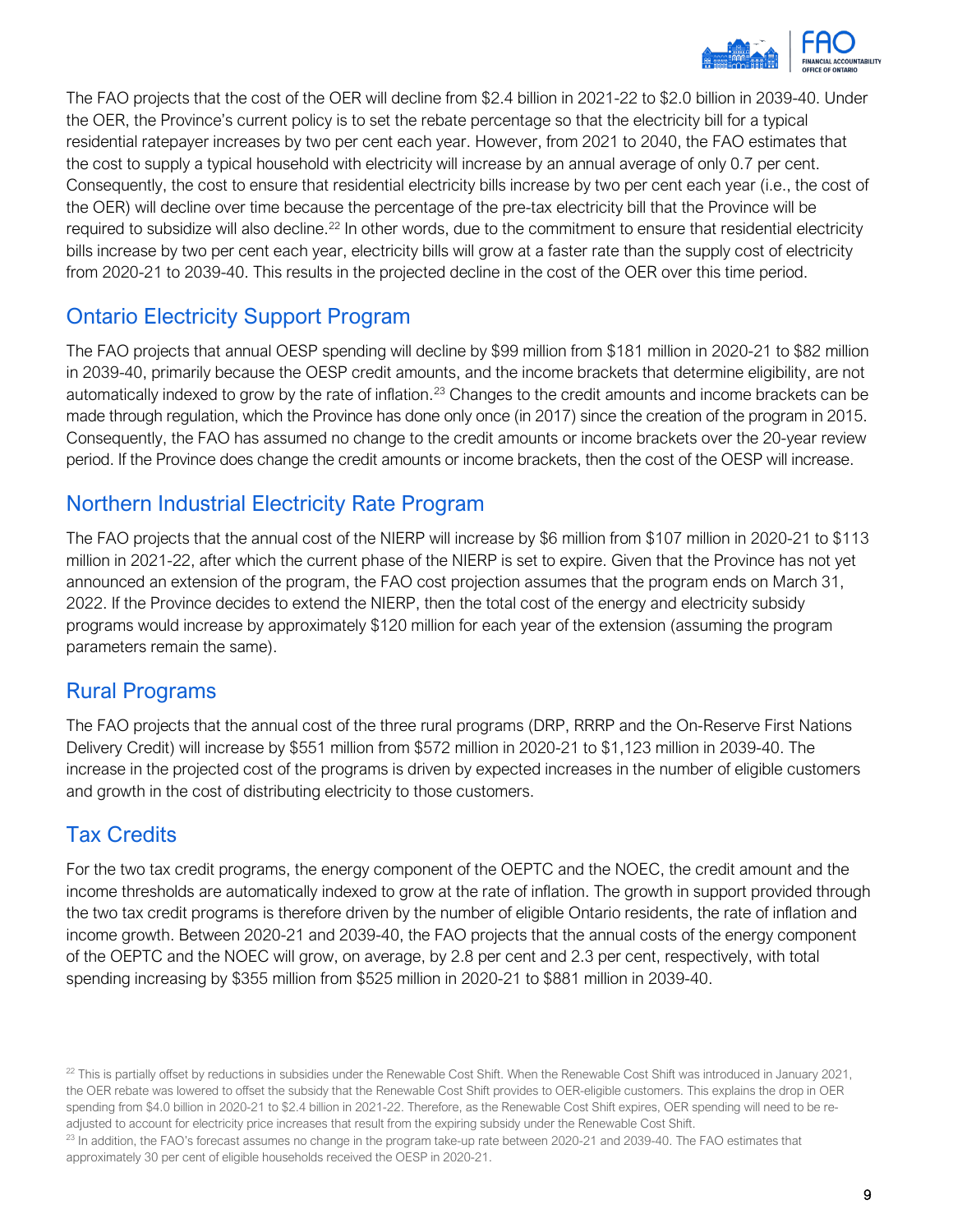

## <span id="page-12-0"></span>5 | Program Changes since 2017

Since the introduction of the Fair Hydro Plan in 2017, the Province has made two main changes to its energy and electricity subsidy programs:

- in 2019, the Province replaced the Fair Hydro Plan with the Ontario Electricity Rebate (OER); and
- in 2021, the Province introduced the Renewable Cost Shift.

The FAO estimates that these two changes will cost the Province a total of \$52.9 billion<sup>[24](#page-12-2)</sup> over 20 years, from 2020-21 to 2039-40.<sup>25</sup> Incremental spending due to these two program changes represents 45 per cent of the total estimated \$118.1 billion cost of the Province's nine energy and electricity subsidy programs from 2020-21 to 2039- 40. In other words, the two program changes are expected to nearly double the cost of the Province's energy and electricity subsidy programs over 20 years.

## <span id="page-12-1"></span>Replacing the Fair Hydro Plan with the Ontario Electricity Rebate

In 2017, the Province introduced the Fair Hydro Plan (FHP). Under the FHP, the Province reduced residential electricity bills by an average of 25 per cent and committed to limit the increase in electricity bills to the rate of inflation over four years. The FHP was comprised of three initiatives:

- The cost of funding the RRRP and OESP was removed from electricity bills and was funded by the Province.
- The Province provided a rebate equal to the provincial portion of the HST (eight per cent) on residential, small business and farm electricity bills (the HST rebate).
- Electricity Cost Refinancing: the Province (and its related entities) borrowed funds to pay a portion of the cost of electricity generation for eligible ratepayers. The debt used to finance the electricity cost reduction was to accumulate over time and then be repaid by electricity ratepayers through additional charges on their electricity bills.

In 2019, the Province replaced the HST rebate and electricity cost refinancing components of the FHP with the Ontario Electricity Rebate (OER).[26](#page-12-4) Starting in November 2019, the OER combined these two components of the FHP into one on-bill rebate for residential, small business and farm ratepayers, which effectively provided the same electricity cost reduction that these ratepayers received under the FHP.

Importantly, the introduction of the OER included two significant policy changes:

- Under the OER, the Province's current policy is to hold annual electricity bill increases for residential ratepayers to two per cent indefinitely (compared to the four years at the rate of inflation commitment under the FHP). $27$
- Ratepayers will no longer have to repay any funds borrowed to reduce electricity bills under either the OER or the electricity cost refinancing component of the FHP, through additional charges on their electricity bills.

<span id="page-12-2"></span><sup>&</sup>lt;sup>24</sup> In constant 2022 dollars, the estimated 20-year cost of the two program changes is \$45.1 billion.

<span id="page-12-3"></span> $25$  The incremental cost estimate of \$52.9 billion only reflects the impact of the two program changes after accounting for changes to the electricity market that have occurred since 2017.

<span id="page-12-4"></span><sup>&</sup>lt;sup>26</sup> The Province continues to pay for the cost of funding the RRRP and OESP.

<span id="page-12-5"></span><sup>&</sup>lt;sup>27</sup> Although previous announcements by the Province indicated that under the OER annual electricity bill increases would be held to the rate of inflation (["More Transparent Electricity Bills Coming to Ontario Households,"](https://news.ontario.ca/en/release/54250/more-transparent-electricity-bills-coming-to-ontario-households) October 22, 2019), staff from the Ministry of Energy reported to the FAO that the current policy is to hold electricity bill increases to two per cent. For perspective, from 2020 to 2040, the FAO projects that the rate of inflation will average 2.1 per cent in Ontario.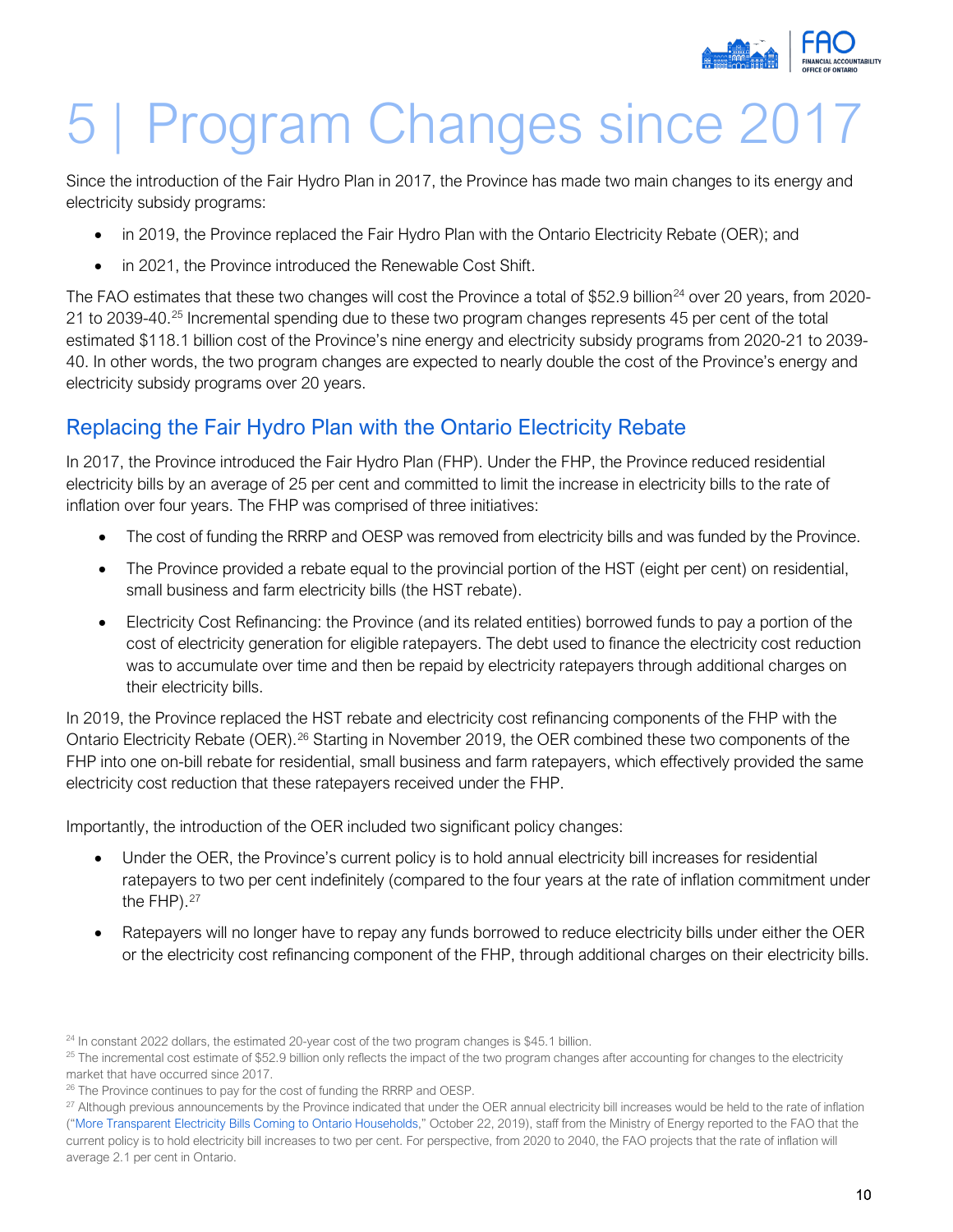

The FAO estimates that these two policy changes included as part of the OER will cost the Province \$37.6 billion over 20 years, from 2020-21 to 2039-40.

## <span id="page-13-0"></span>Introducing the Renewable Cost Shift<sup>[28](#page-13-1)</sup>

<span id="page-13-1"></span>As noted above, the Renewable Cost Shift moves approximately 85 per cent of the cost of electricity generation from 33,000 renewable energy contracts with wind, solar and bioenergy generators, from ratepayers to the Province. The FAO estimates that the new program will cost \$38.6 billion over 20 years, from 2020-21 to 2039-40. However, as noted previously, when the Province introduced the Renewable Cost Shift, the Province also lowered the rebate provided to residential, small business and farm ratepayers through the OER so that these ratepayers would have no net change to their electricity bills. This means that only large commercial and industrial ratepayers that are not eligible for the OER received a net reduction in their electricity costs through the Renewable Cost Shift. Consequently, the incremental cost of the Renewable Cost Shift, after accounting for the reduction in the OER discount, is projected to be \$15.3 billion over 20 years, from 2020-21 to 2039-40.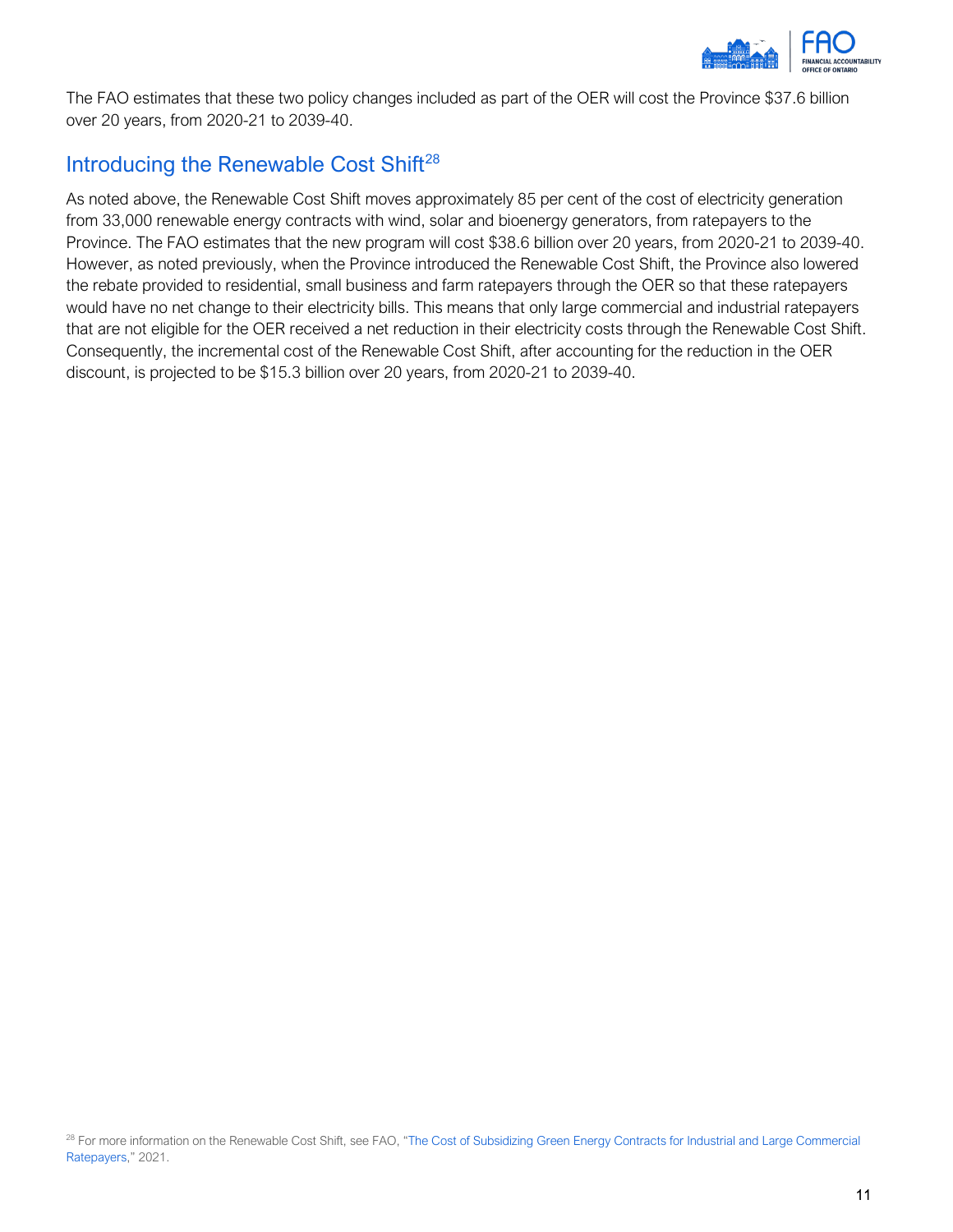

## <span id="page-14-0"></span>6 | Residential Ratepayer Electricity Bills

Of the Province's nine energy and electricity subsidy programs, six programs provide an on-bill subsidy to residential electricity ratepayers. The FAO estimates that these six programs will provide residential ratepayers with a benefit of \$63.9 billion over 20 years, from 2020-21 to 2039-40. This chapter reviews the FAO's forecast for a typical residential ratepayer electricity bill after accounting for the Province's on-bill electricity subsidy programs. In addition, the FAO reviews the Province's commitment to lower electricity bills by 12 per cent.

### <span id="page-14-1"></span>Impact of the Electricity Subsidy Programs on a Typical Residential Electricity Bill

The FAO estimates that a typical residential after-tax electricity bill<sup>29</sup> was \$121 per month in 2021. Without the Province's on-bill electricity subsidy programs, a typical residential after-tax electricity bill in 2021 would have been \$171 per month, meaning that the electricity subsidy programs reduced a typical residential ratepayer's electricity bill by 29 per cent in 2021.



#### Figure 2: Estimated monthly typical residential electricity bill with and without provincial electricity subsidy programs, 2021 to 2040, \$

Note: A "typical residential ratepayer" is a residential customer paying time-of-use electricity pricing with average monthly household electricity intensity. This ratepayer is not a rural or low-income ratepayer and so is ineligible for the Ontario Electricity Support Program, the Distribution Rate Protection Program, the Rural or Remote Rate Protection Program and the On-Reserve First Nations Delivery Credit.

Source: FAO analysis of information provided by the Ministry of Energy and the Independent Electricity System Operator, and publicly available information.

<span id="page-14-2"></span><sup>29</sup> The FAO defines a "typical residential ratepayer" as a residential customer paying time-of-use electricity pricing with average monthly household electricity intensity. This ratepayer is not a rural or low-income ratepayer and so is ineligible for the OESP, DRP, RRRP and On-Reserve First Nations Delivery Credit. For information on the benefits these programs provide to rural and low-income Ontario households, see FAO, ["Home Energy Spending](https://www.fao-on.org/en/Blog/Publications/home-energy-2021)  [in Ontario: Income and Regional Distribution,"](https://www.fao-on.org/en/Blog/Publications/home-energy-2021) 2021.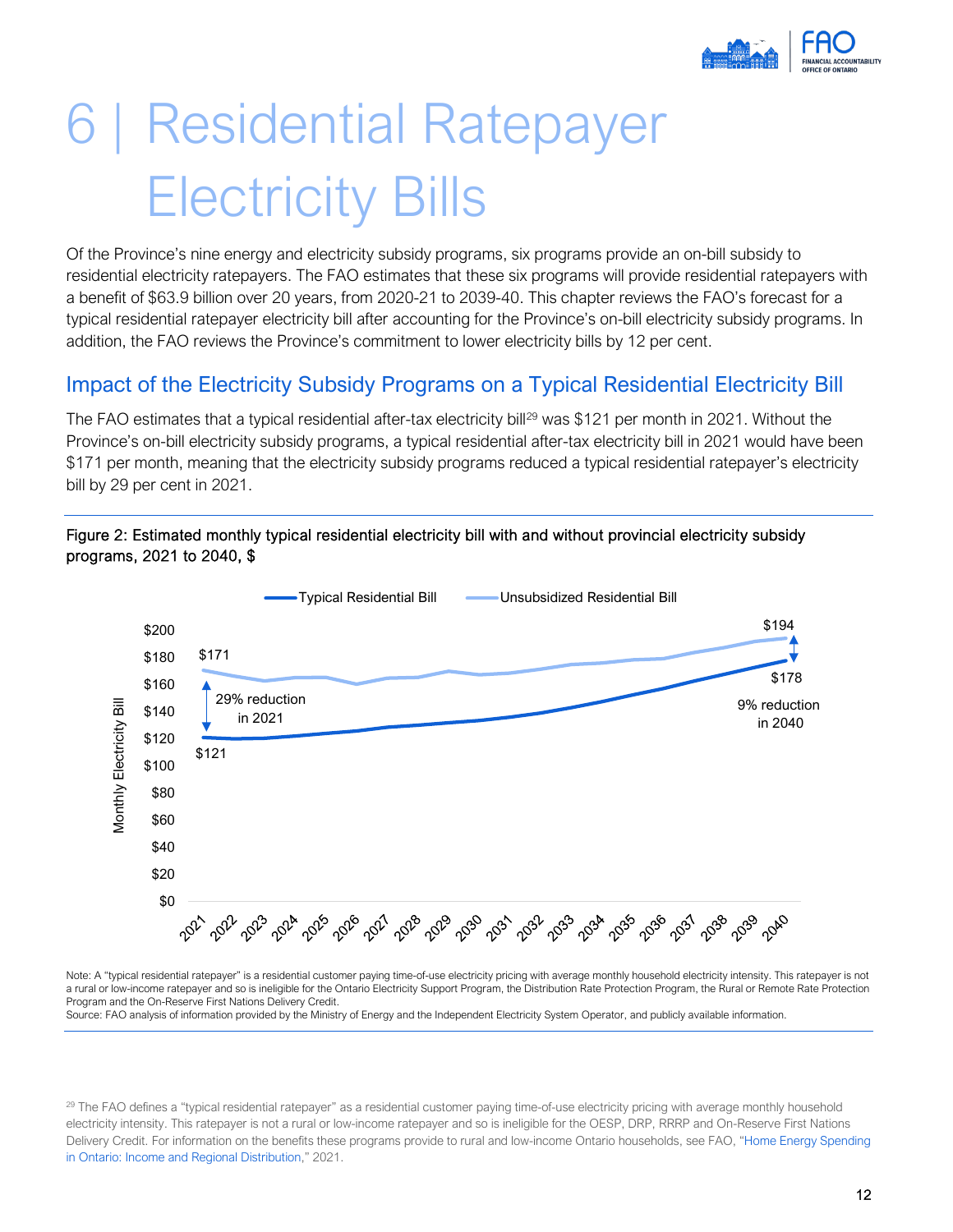

Looking forward to 2040, the FAO estimates that the after-tax electricity bill reduction provided by the Province's electricity subsidy programs will gradually decline from 29 per cent in 2021 to nine per cent in 2040. This decline is due primarily to the FAO's projection that the two per cent growth in residential electricity bills provided for under the OER will outpace the growth in the cost to supply residential ratepayers with electricity. This means that the proportion of residential bills that the Province will need to subsidize to limit after-tax electricity bill growth to two per cent annually will gradually decline.

Over the forecast period, the FAO estimates that a typical residential after-tax electricity bill will increase at an average annual rate of 2.0 per cent from \$121 per month in 2021 to \$178 per month in 2040. This is largely the result of the current policy commitment under the OER to increase residential electricity bills by two per cent each year.<sup>[30](#page-15-1)</sup>

On the other hand, the FAO projects that the unsubsidized electricity bill for a typical residential ratepayer will increase by an annual average rate of only 0.7 per cent, from \$171 per month in 2021 to \$194 per month in 2040. This unsubsidized electricity bill represents the after-tax cost to supply residential ratepayers with electricity and is what ratepayers would pay if there were no provincial electricity subsidy programs. The slow growth in the unsubsidized electricity bill is due primarily to slow projected growth in the cost of generating electricity in Ontario.<sup>[31](#page-15-2)</sup>

## <span id="page-15-0"></span>The Commitment to Lower Electricity Bills by 12 Per Cent

The Province has committed to lower electricity bills by 12 per cent.<sup>[32](#page-15-3)</sup> As noted in the previous section, under the government's current electricity subsidy programs, the FAO projects that a typical residential after-tax electricity bill will increase at an average annual rate of 2.0 per cent, from \$121 per month in 2021 to \$178 per month in 2040. Furthermore, from 2018 to 2021, the typical residential after-tax electricity bill also increased, by 4.3 per cent, from \$116 per month in 2018 to \$121 per month in 2021.

The FAO spoke with staff at the Ministry of Energy and was informed that the government does not intend to lower electricity bills by 12 per cent from 2018 levels. Instead, the government intends to meet its commitment to lower residential electricity bills by 12 per cent by comparing residential electricity bills under the current electricity subsidy programs (e.g., the Ontario Electricity Rebate and the Renewable Cost Shift) against what electricity bills would have been under electricity subsidy programs from 2017 (e.g., the Fair Hydro Plan). Under this approach, ministry staff informed the FAO that the Province's commitment to lower residential electricity bills by 12 per cent is expected to be met in 2023.

To confirm the ministry's statement, the FAO compared its projection for a typical residential ratepayer's after-tax electricity bill under the current electricity subsidy programs against an estimate of what the electricity bill would have been under the FHP. Through 2021, electricity bills under both scenarios are very similar, reaching \$121 per month in 2021.

However, beginning in 2022, electricity bills under the FHP would have increased by approximately six per cent annually through 2028. This is because electricity bill increases under the FHP were only to be held to inflation for four years, after which the subsidies under the electricity cost refinancing component of the FHP were to gradually expire and ratepayers would begin to repay the borrowed funds through additional charges on their electricity bills.

<span id="page-15-3"></span><span id="page-15-2"></span><span id="page-15-1"></span><sup>30</sup> Of note is that while the overall average annual electricity bill growth for a typical residential ratepayer is projected to be two per cent, electricity bill increases in each year will vary due to projected changes in household electricity intensity. The FAO projects electricity bill increases will be less than two per cent annually through 2032 as average electricity use per household is projected to decline over that period. However, from 2032 through 2040, the FAO projects increasing household electricity use, which will result in electricity bill growth that is higher than two per cent annually. <sup>31</sup> The IESO projects that the unit cost of electricity in Ontario will grow at an annual average rate of 0.6 per cent from 2021 to 2040. <sup>32</sup> ["Ford Government Taking Bold Action to Fix Hydro Mess,](https://news.ontario.ca/en/release/51635/ford-government-taking-bold-action-to-fix-hydro-mess)" March 21, 2019.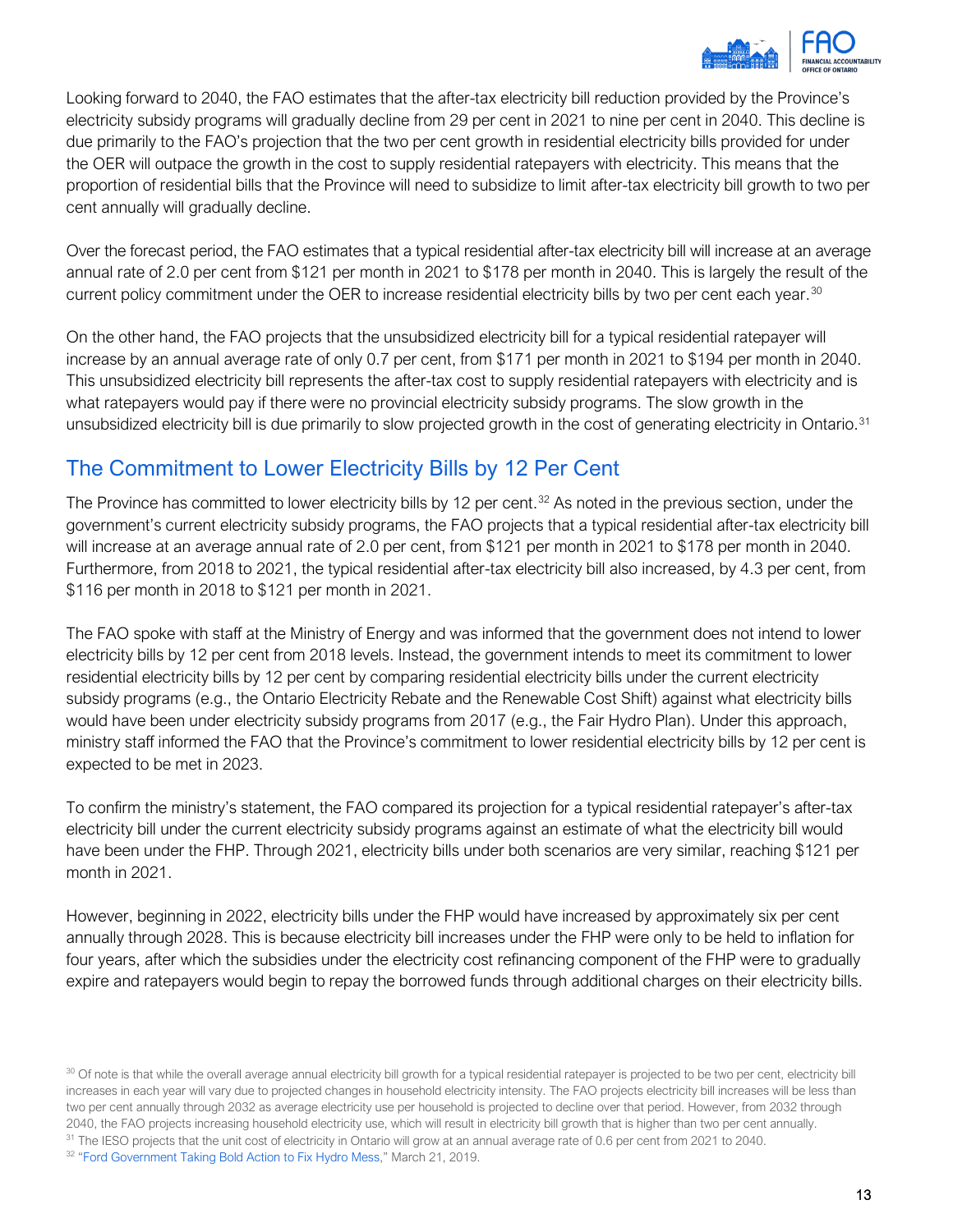

As noted above, the Province's current policy through the OER is to limit annual electricity bill increases to two per cent and that ratepayers will no longer have to repay any of the borrowing required to subsidize their electricity bills under either the current electricity subsidy programs or the electricity cost refinancing component of the FHP (while the FHP was in operation). This results in a material difference, starting in 2022, between what a typical residential electricity bill would have been under the FHP compared to the projected typical residential electricity bill under the current electricity subsidy programs. This difference will continue to grow so that by 2025, the FAO estimates that a typical residential electricity bill under the current electricity subsidy programs will be over 12 per cent lower than what it would have been under the Fair Hydro Plan (\$124 per month versus \$143 per month).<sup>33</sup>





Note: A "typical residential ratepayer" is a residential customer paying time-of-use electricity pricing with average monthly household electricity intensity. This ratepayer is not a rural or low-income ratepayer and so is ineligible for the Ontario Electricity Support Program, the Distribution Rate Protection Program, the Rural or Remote Rate Protection Program and the On-Reserve First Nations Delivery Credit. "Fair Hydro Plan" represents projected after-tax electricity bills under the Province's electricity subsidy programs from 2017. "Ontario Electricity Rebate" represents after-tax electricity bills under the Province's current electricity subsidy programs. Source: FAO analysis of information provided by the Ministry of Energy and the Independent Electricity System Operator, and publicly available information.

Beyond 2025, the FAO projects that the difference between the two scenarios will continue to increase until 2029, when a typical residential ratepayer's electricity bill will be 23 per cent lower under the current electricity subsidy programs compared to what a typical residential ratepayer's electricity bill would have been under the Fair Hydro Plan. After 2029, the difference between the two scenarios will begin to gradually decrease, so that by 2040, the FAO estimates that a typical residential ratepayer's electricity bill will be eight per cent lower under the current electricity subsidy programs compared to the same electricity bill under the Fair Hydro Plan.

<span id="page-16-0"></span><sup>&</sup>lt;sup>33</sup> Some of the difference between the Province's estimate (2023) for when typical residential electricity bills will be 12 per cent lower under the current electricity subsidy programs compared to the electricity subsidy programs from 2017 versus the FAO's estimate (2025) can be explained by the Ministry of Energy and the FAO using different assumptions. For example, the FAO's estimate utilizes average residential intensity, which changes over time, whereas the ministry's assumption is based on a proxy residential customer that consumes a fixed 700 kWh per month. Additionally, the FAO's forecast incorporates the Province's latest demand projections, which were published after the Ministry of Energy and the IESO responded to the FAO's information request for this report.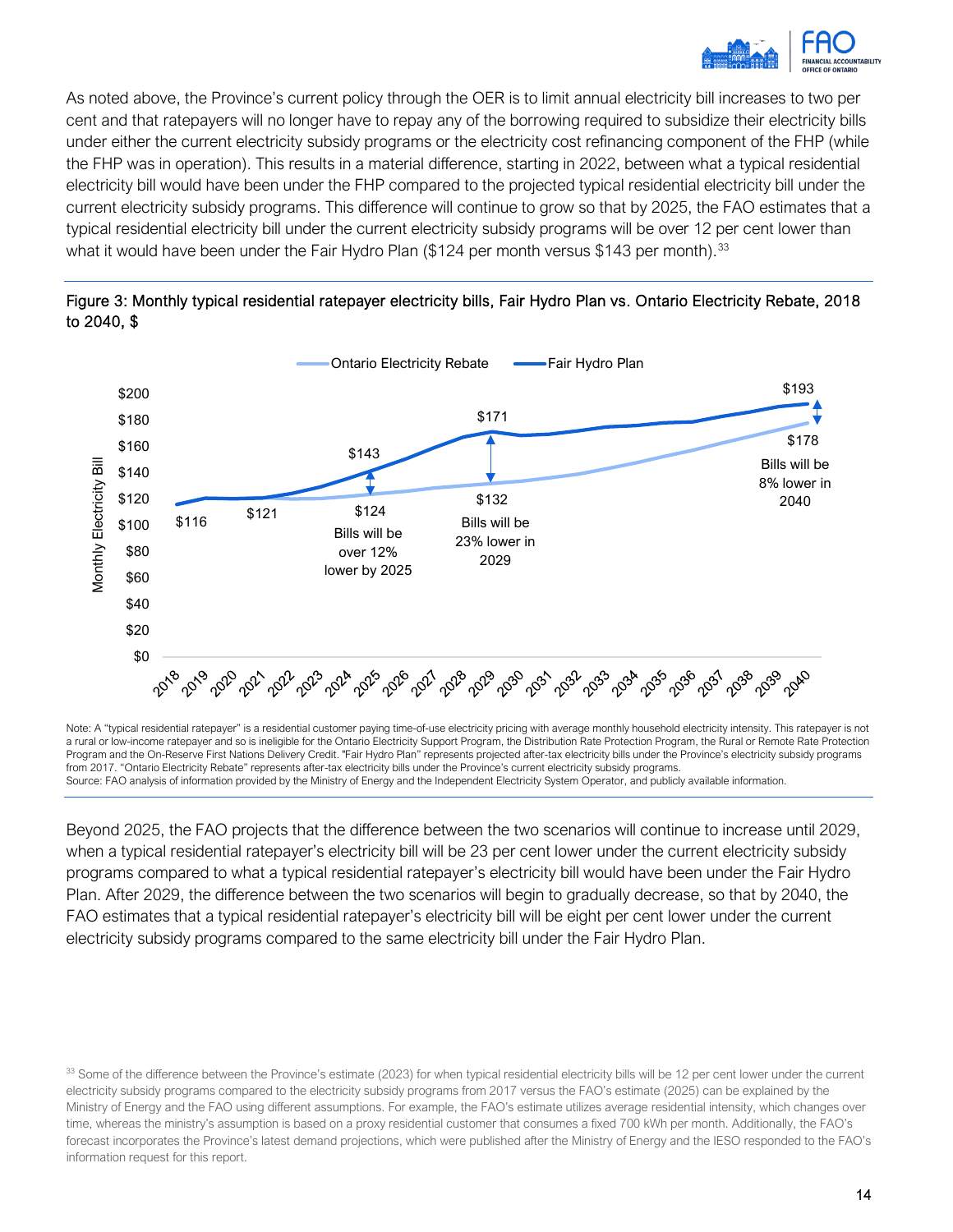

## <span id="page-17-0"></span>7 | Non-Residential Ratepayer Electricity Bills

Of the Province's nine energy and electricity subsidy programs, three programs (Renewable Cost Shift, OER and NIERP) provide a subsidy to non-residential electricity ratepayers. The FAO estimates that over 20 years (from 2020-21 to 2039-40), approximately one-third (\$39.8 billion) of provincial spending on its energy and electricity subsidy programs will go towards reducing the electricity bills of non-residential ratepayers. These benefits are allocated differently across three classes of non-residential ratepayers based on eligibility for the three different programs.

- The FAO estimates that \$24.3 billon (61 per cent of the \$39.8 billion 20-year total) will be provided to reduce electricity bills for non-residential ratepayers that are eligible for the OER. This includes small businesses, farms and long-term care homes.<sup>[34](#page-17-1)</sup> All of these payments will be from the OER and Renewable Cost Shift.
- The FAO estimates that \$8.4 billion (21 per cent) will be provided to reduce electricity bills for large commercial ratepayers. These are Class B ratepayers as defined by the IESO that are not eligible for the OER. All of these payments will be provided through the Renewable Cost Shift.
- The FAO estimates that \$7.2 billion (18 per cent) will be provided to reduce electricity bills for industrial ratepayers. These are defined as Class A ratepayers by the IESO. The majority of these payments (\$6.9 billion) will be through the Renewable Cost Shift, while an estimated \$0.2 billion will be provided to large<sup>[35](#page-17-2)</sup> industrial ratepayers in Northern Ontario through the NIERP.



#### Figure 4: Allocation of non-residential electricity subsidies by customer class, 2020-21 to 2039-40, \$ billions

Note: "Small Commercial" includes small businesses, farms and long-term care homes; "Large Commercial" are Class B ratepayers as defined by the IESO that are not eligible for the Ontario Electricity Rebate; and "Industrial" are Class A ratepayers as defined by the IESO. Source: FAO analysis of information provided by the Ministry of Energy and the Independent Electricity System Operator, and publicly available information.

<span id="page-17-2"></span><span id="page-17-1"></span>34 Se[e https://www.ontario.ca/page/changes-your-electricity-bill](https://www.ontario.ca/page/changes-your-electricity-bill) for more information on eligibility for the OER. In addition, other electricity customers that are currently receiving the OER under the grandfathering regulatory provisions will continue to receive the rebate until October 31, 2022. <sup>35</sup> Eligible ratepayers must consume a minimum of 50,000 megawatt hours of electricity per year.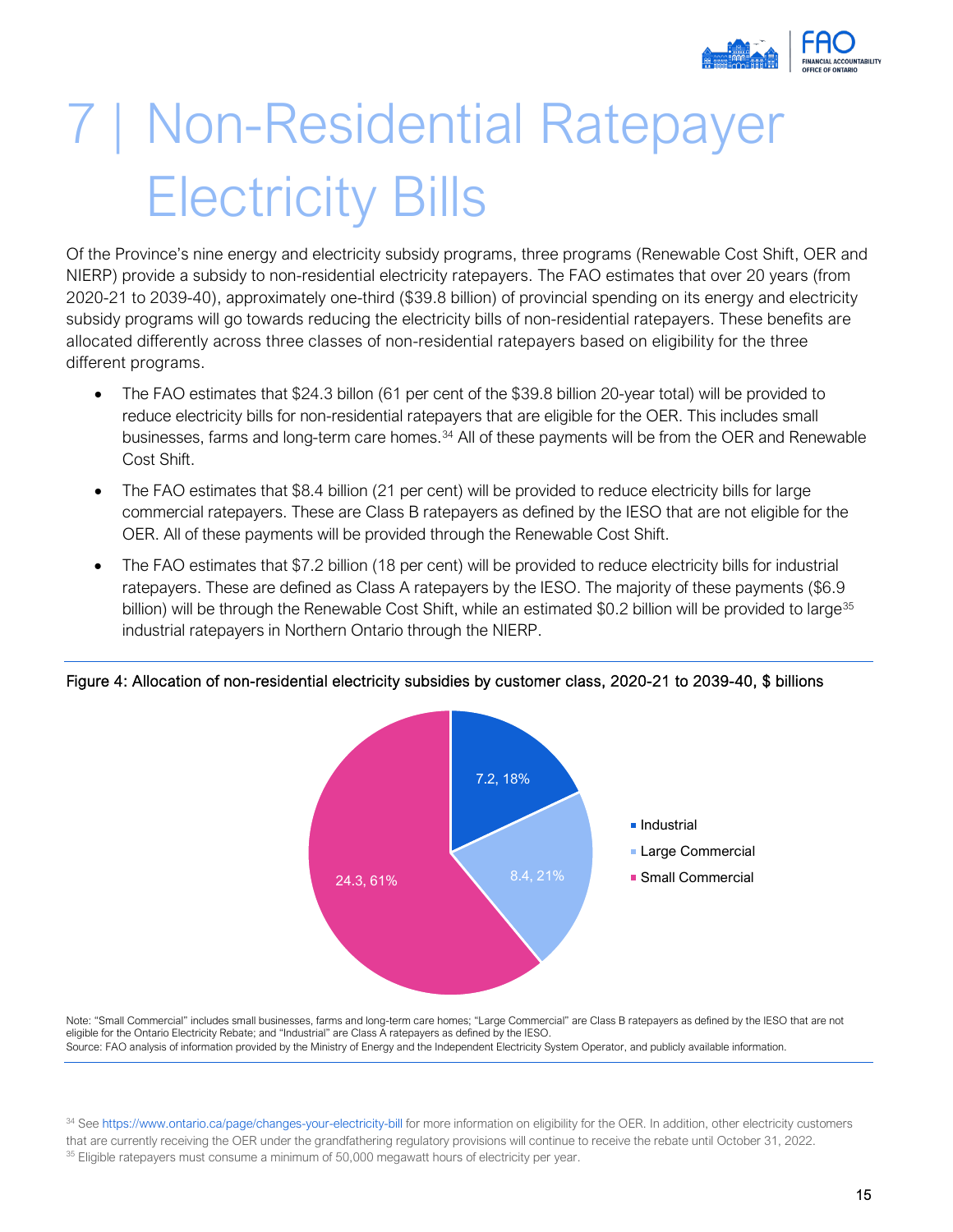

For OER-eligible non-residential ratepayers (small businesses, farms and long-term care homes), the impact of the Province's electricity subsidy programs on their electricity bills will be similar to the impact on residential electricity bills discussed in the previous section. These customers receive the same percentage rebate through the OER on their pre-tax electricity bill amount as residential customers. These customers will also receive the same electricity price reduction from the Renewable Cost Shift.

For large commercial and industrial ratepayers, the vast majority of subsidies will be provided through the Renewable Cost Shift. In a previous report, the FAO estimated that in 2021-22, the Renewable Cost Shift will provide a 14 per cent reduction to a typical industrial ratepayer's electricity bill and a 16 per cent reduction to a typical large commercial ratepayer's electricity bill.<sup>[36](#page-18-0)</sup> The annual electricity bill reduction will decline over time as the renewable energy contracts subsidized by the program expire.

#### Figure 5: Annual electricity bill discount to large commercial and industrial ratepayers from the Renewable Cost Shift, 2020-21 to 2039-40



Note: The Renewable Cost Shift started on January 1, 2021. Electricity bill discounts in 2020-21 only apply to the three-month period starting January 1, 2021. "Large Commercial" are Class B ratepayers as defined by the IESO that are not eligible for the Ontario Electricity Rebate; "Industrial" are Class A ratepayers as defined by the IESO. Source: FAO.

<span id="page-18-0"></span>Finally, the NIERP provides eligible large industrial ratepayers in Northern Ontario with a rebate of \$20 per megawatt hour (up to \$20 million per ratepayer), which represents a discount of approximately 22 per cent on the price of electricity for a typical industrial ratepayer in Ontario.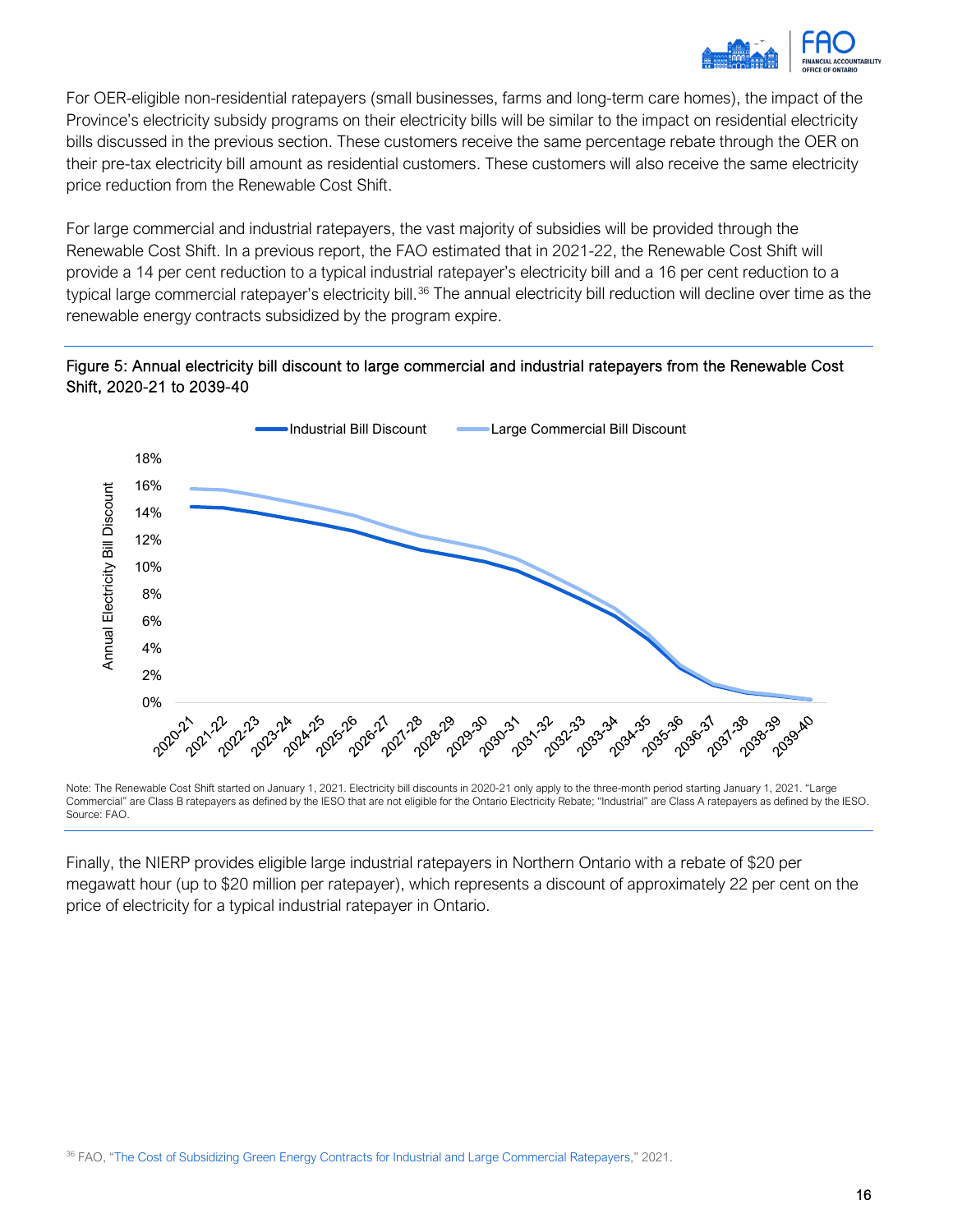

## <span id="page-19-0"></span>8 | Appendix: Development of this Report

### <span id="page-19-1"></span>Authority

The Financial Accountability Officer accepted a request from a member of the Legislative Assembly to undertake the analysis presented in this report under paragraph 10(1)(b) of the *Financial Accountability Officer Act, 2013*.

## <span id="page-19-2"></span>Key Questions

The following key questions were used as a guide while undertaking research for this report:

- What are the Province's energy and electricity subsidy programs?
	- o How much does the Province spend on the programs?
	- o What ratepayers benefit from the electricity subsidy programs?
- What are the future costs of the Province's energy and electricity subsidy programs?
	- What is the Province's long-term policy for the programs?
	- o What will be the annual cost of the programs through 2040?
		- How are the costs of the programs allocated between ratepayers and taxpayers?
		- How will the cost of programs be financed?
	- o How have the costs of the Province's programs changed since 2017?
- How do the Province's electricity subsidy programs affect electricity bills?
	- How will the Province's electricity subsidy programs affect electricity bills through 2040?
		- How are the subsidies allocated among different classes of ratepayers?
	- How have changes to the Province's electricity subsidy programs since 2017 affected ratepayer bills?

### <span id="page-19-3"></span>**Methodology**

This report has been prepared with the benefit of information provided by the Ministry of Energy and the Independent Electricity System Operator (IESO), and publicly available information. Specific sources are referenced throughout, and additional information on sources and methodology is available on request.

All dollar amounts are in Canadian, current dollars (i.e., not adjusted for inflation) unless otherwise noted.

The FAO's projections for the future cost of the Province's electricity subsidy programs are based on a 20-year model of the Ontario electricity sector developed by the FAO to estimate the future cost to supply electricity (i.e., the unsubsidized cost) to different classes of electricity ratepayers. This supply cost model was used to estimate the cost of the Renewable Cost Shift and the Ontario Electricity Rebate (OER), as well as the impact of those programs on eligible ratepayer bills. The model was also used to estimate typical ratepayer bills through 2040.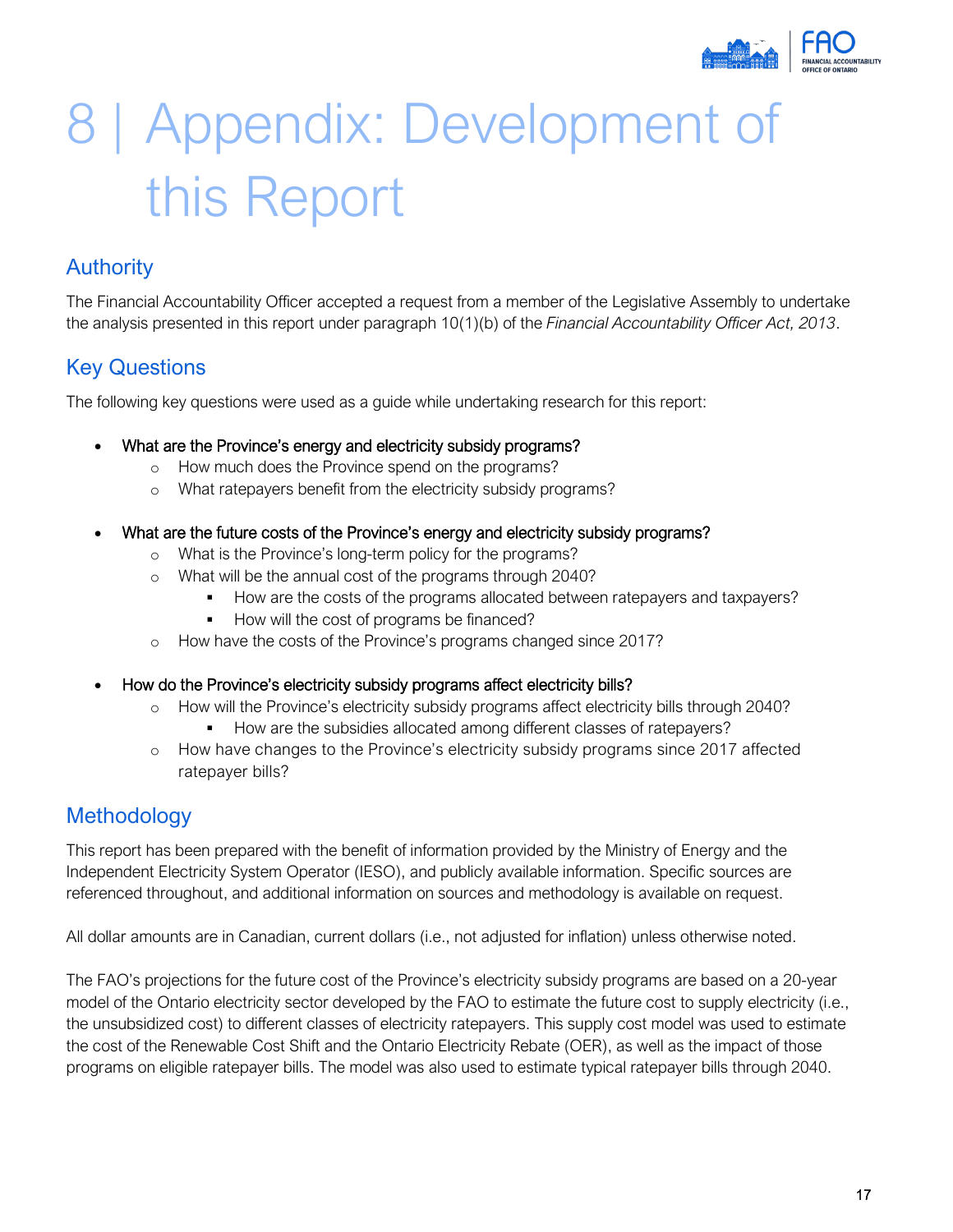

The FAO's model focused primarily on estimating the cost to supply ratepayers eligible for the OER with electricity. The FAO model groups these ratepayers into three categories: residential ratepayers, non-residential ratepayers that pay prices set under the regulated price plan, and other OER-eligible Class B customers. The FAO then estimated the cost to supply each category of ratepayer based on the 2020 cost adjusted for projected future changes in the price of electricity, the cost of delivering electricity, regulatory charges, and electricity demand.

To estimate the unsubsidized price of electricity for residential ratepayers, the FAO used actual time-of-use prices set under the regulated price plan through October 31, 2022, adjusting for the impact of the Renewable Cost Shift. Beyond 2022, the FAO grew the electricity price based on the growth in the Class B price forecast provided to the FAO by the IESO. The FAO also adjusted residential consumption based on the IESO's 2021 Annual Planning Outlook and the FAO's projection of household growth.[37](#page-20-0)

For the delivery and regulatory component costs, the FAO estimated future distribution charges by growing the 2020 cost based on rates approved by the Ontario Energy Board (OEB) through 2021, then by the FAO's projected rate of inflation adjusted for changes in residential electricity demand. For transmission and regulatory charges, the FAO grew the 2021 cost by the rate of inflation and adjusted for changes in residential demand.

Once the cost to supply residential ratepayers through 2040 was estimated based on the parameters outlined above, the FAO then adjusted that cost to account for the impact of the Renewable Cost Shift and the OER. First, the cost of electricity generation was adjusted to account for the impact of the Renewable Cost Shift. The impact of the Renewable Cost Shift was estimated based on the Ministry of Energy's estimate for the total amount of contract costs subsidized by the program in each year multiplied by the FAO's projection of the share of Global Adjustment charges paid by residential ratepayers.

To determine the percentage rebate from the OER in each year, the FAO modelled an OER "proxy customer" in each year though 2040. This proxy customer is a customer with 700 kWh of monthly demand and who possesses the same characteristics as the proxy customer last outlined by the OEB in calculating the Fair Hydro Plan Global Adjustment Modifier in 2019.<sup>[38](#page-20-1)</sup> The FAO then determined the percentage rebate required to limit growth in that proxy customer's bill to two per cent through 2040. That percentage rebate is then applied to the total before-tax cost for all residential ratepayers to determine the portion of the total cost of the OER that goes to residential ratepayers.

The typical residential ratepayer electricity bill was then calculated based on the total cost of each component (electricity, delivery and regulatory charges) divided by the number of residential ratepayers. The electricity bill was then reduced by the OER rebate.

The rest of the cost of the OER was determined by applying the OER percentage rebate to the before-tax cost to non-residential OER-eligible customers. The Ministry of Energy estimates 71.6 TWh of Ontario demand was eligible for the OER in 2020. The FAO model first allocates approximately 49 TWh to residential demand, then 13 TWh to non-residential demand that pays electricity prices under the Regulated Price Plan (RPP); the final 10 TWh is then assumed to be other Class B demand.

[https://www.ieso.ca/en/Sector-Participants/Planning-and-Forecasting/Annual-Planning-Outlook.](https://www.ieso.ca/en/Sector-Participants/Planning-and-Forecasting/Annual-Planning-Outlook)

<span id="page-20-0"></span><sup>&</sup>lt;sup>37</sup> The demand projections that the FAO used in this report are from the IESO's 2021 Annual Planning Outlook which can be found here:

<span id="page-20-1"></span><sup>&</sup>lt;sup>38</sup> More information on the Global Adjustment Modifier calculation can be found here[: https://www.oeb.ca/sites/default/files/RPP-GA-Modifier-Report-](https://www.oeb.ca/sites/default/files/RPP-GA-Modifier-Report-20190417.pdf)[20190417.pdf.](https://www.oeb.ca/sites/default/files/RPP-GA-Modifier-Report-20190417.pdf)